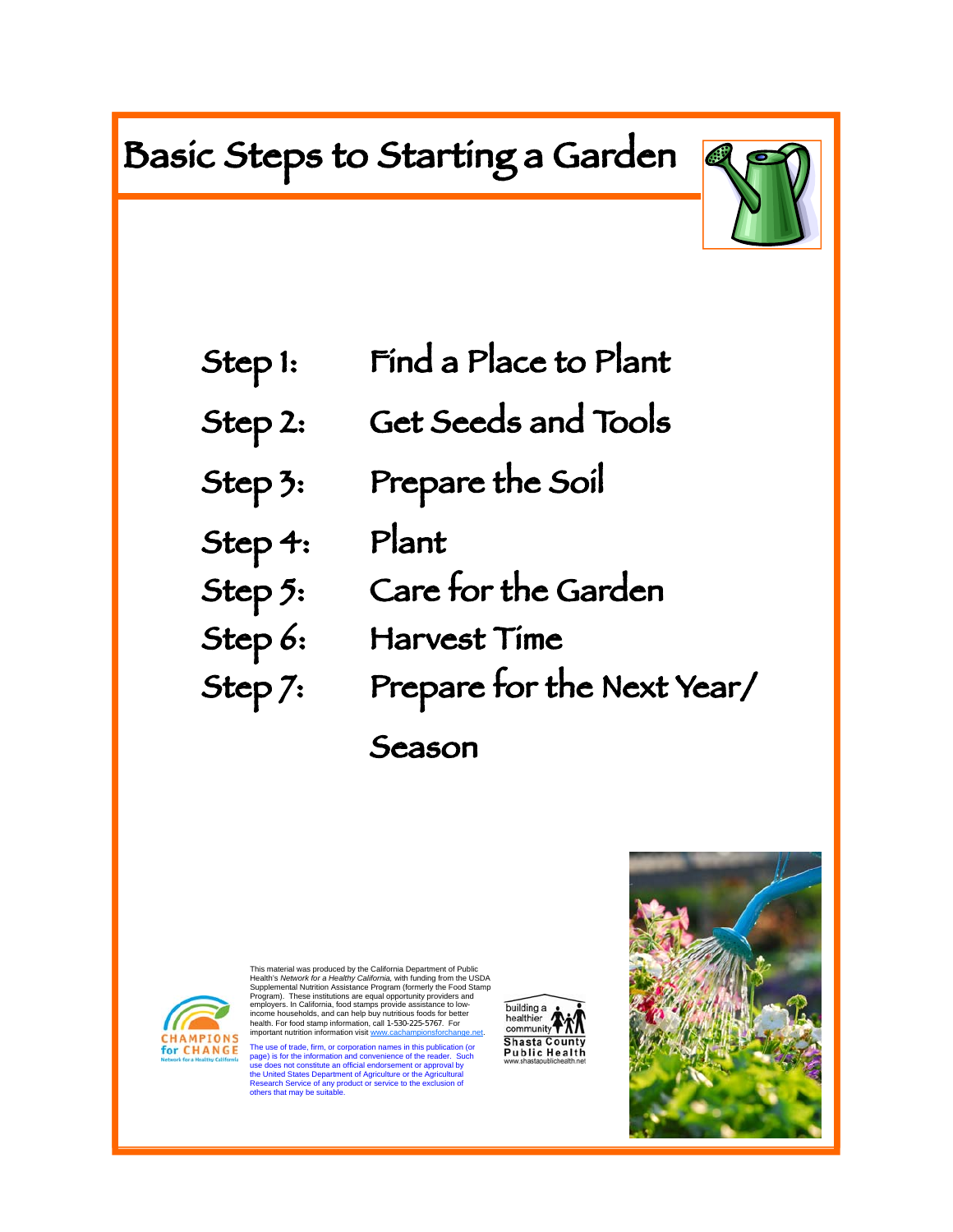# Step 1: Find a Place to Plant



# Where Should Your Garden Go?

# Think Location:

The availability of plenty of sunlight and well-drained, level soils are important factors in deciding where to put your vegetable garden. The site should be fairly level to avoid erosion problems. A garden should be located away from trees and shrubs, not only because of shade, but also because they compete for soil moisture and plant nutrients. Ideally, your garden should be at least 75 to 100 feet away from any trees, especially from any nut trees.

# Check the Soil:

Fruits and vegetables grow best in well-drained, fertile soil. Improving drainage and soil structure can help poor soil. Organic matter (compost, peat moss, manure, and decayed ground bark) mixed with tight soils will open them up and improve drainage.

## Needs Sun:

At least 6 hours of full sunlight daily is necessary to produce healthy, top-quality vegetables. If the best, well-drained location has some shade, locate cool-season crops such as lettuce, radishes, carrots, and cabbage in partial shade. Full sun is needed to grow crops such as sweet corn, snap beans, tomatoes, and peppers.

# Water Supply:

Water is one of the most important needs of a garden. Make sure an adequate and safe water supply is nearby. Water generously once per week with a one inch application. You can set out a watering can with a one inch mark inside (as a guide) to collect sprinkler water. That way you will know when you have watered appropriately.

# Think Size:

Your garden's size depends on the kind and amount of vegetables desired, land availability, and your time commitment. A manageable size for a garden is 100 square feet (10 ft. x 10 ft., for example), but smaller or larger spaces can be used. Make sure that your first garden is not TOO BIG!

# Map it Out:

Make a garden map, plan, or graph so that after the growing season you will know the locations of your fruits and vegetables. This will help you to avoid planting them in the same place the following year. Crop rotation helps cut down on the spread of diseases, especially for the cabbage family and tomatoes.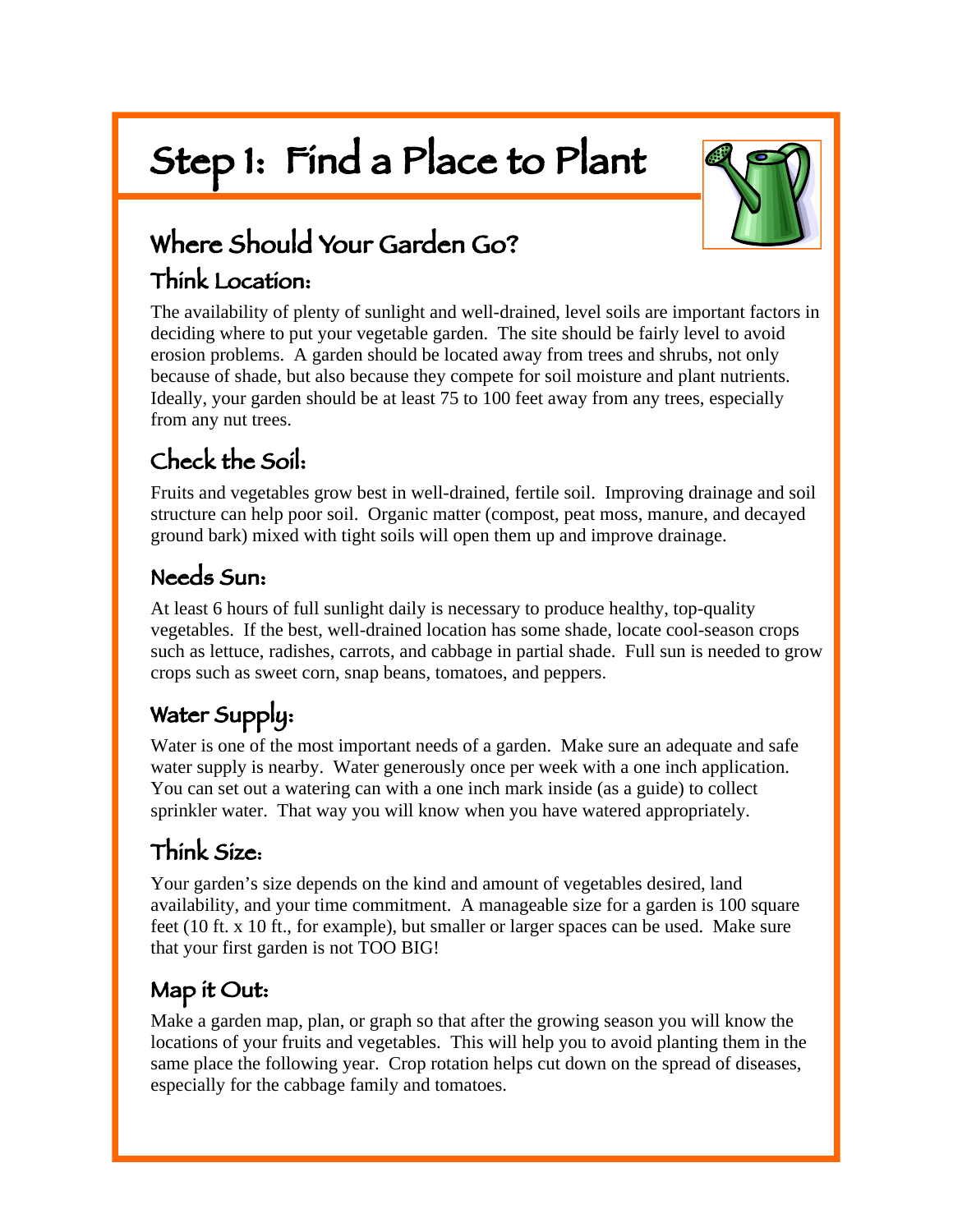Find a Place to Plant, cont…

# Small Plot Vegetable Gardening

# Overall points

- Choose a site that receives at least 6 hours of sun each day.
- If the land has never been used for a garden, use a rototiller or dig up the area in the early spring to a depth of 6 or 8 inches.
- Even if space is limited, remember not to crowd the plants. They need air and elbow room.

### Space Saving Techniques

### • Try Inter-plantin**g**:

This is a technique that involves growing two or more vegetables in one area by planting slow-and-fast growing crops among each other. The fast maturing vegetables will be harvested before the crops begin to crowd each other. You can also alternate rows of fast and slow maturing vegetables. For example, plant a row of tomatoes (slow maturing) and lettuce (fast maturing).

## • Try Succession Planting**:**

This involves planting another crop once the other is harvested or finished. For example, when spinach has been harvested, replant the space with beans or beets.

### • Wide Row Planting**:**

This technique involves scattering fruit and vegetable seeds over an 8 to 12 inch band rather than a single row. This method works best for leafy vegetables like spinach and lettuce, that will ultimately form a leaf canopy that prevents weed growth.

### • Use Vertical Space:

Using a trellis or fence to support pole beans, cucumbers, and squash is a great way to maximize a limited space. You can also cage or stake the tomato plants.

### • Plant Bush Varieties:

By planting "bush" varieties, the plants take up less space in the garden than standard varieties. Bush varieties, available as seeds, are found in cucumbers, muskmelon, watermelon, and squash.

### • Square Foot Gardening**:**

This technique involves marking squares of space for crops rather than planting in straight rows. Common arrangements involve marking off 1 foot by 1 foot areas of garden space. Plants are planted according to their space needs.

#### • Bottom Line:

Gardens don't have to be square. They can be planted in a circle or a triangle.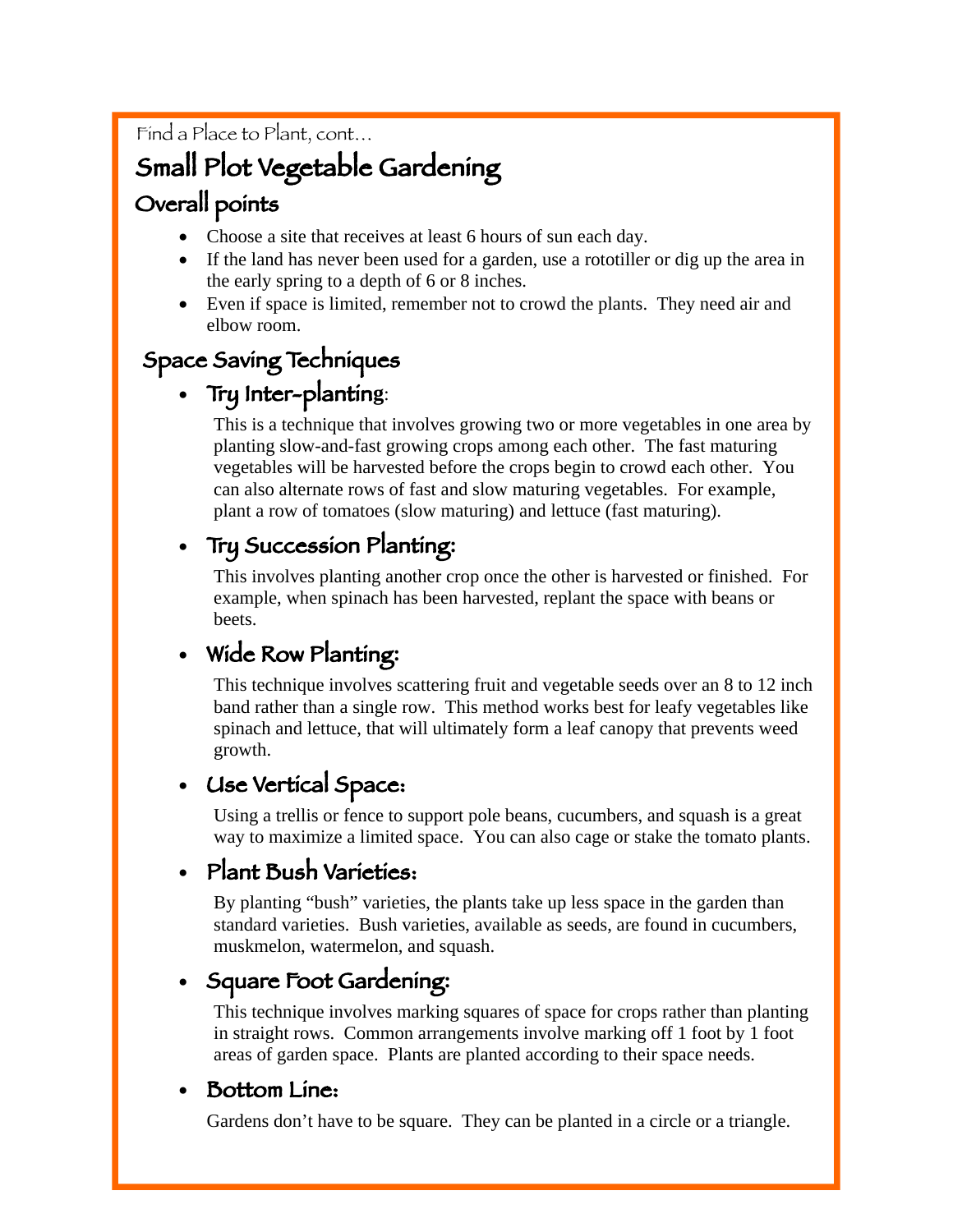### Find a Place to Plant, cont…

# Container/Raised Bed Gardening

# Overall Points

- To begin, be sure to select a container that is large enough to hold the plant and its root system.
- For most vegetable crops, a 3 to 5 gallon container is preferred.
- Soil-less potting mixes (often contain peat moss, vermiculite, and perlite) are the best for container gardens. The mix is less likely to compact, holds moisture and plant nutrients very well, and is typically lightweight.
- Plants grown in containers require frequent watering because they dry out quickly from the sun and wind. Some plants may require daily watering.
- Clay, wood, plastic, cement, and metal are all suitable container materials for growing plants.
- Raised beds that are 2-3 feet wide make reaching across easier for weeding and harvesting.
- When using raised beds you can plant the fruits and vegetables closer together because you don't need to walk on the soil.
- For the best results, use drip lines or slow-release watering units in containers.

# Types of Containers

- Examples of possible containers include clay pots, old pails, bushel baskets, plastic buckets, wash tubs, wooden planters, or hanging baskets. Almost any type of container can be used as long as it has good drainage via holes in the sides or bottom.
- Wood containers can be easily constructed, but will last longer if cedar or redwood is used.
- The typical size for a wooden container is 18 x 24 x 8 inches. Drainage holes must be drilled in the bottom or around the sides near the bottom of the box. A mesh screen can be cut to fit the bottom of the container to allow water, but not soil, to drain. Soil 6 to 8 inches deep is the minimum for most vegetables.

# Suggested fruits and vegetables for container raised bed gardens:

- **a. Beets h. Onions**
- **b. Carrots i. Peppers**
- **c. Cucumbers j. Radishes**
- **d. Eggplant k. Summer Squash**
- **e. Green Beans l. Spinach**
- **f. Kohlrabi m. Swiss Chard**
- **g. Lettuce n. Tomatoes**

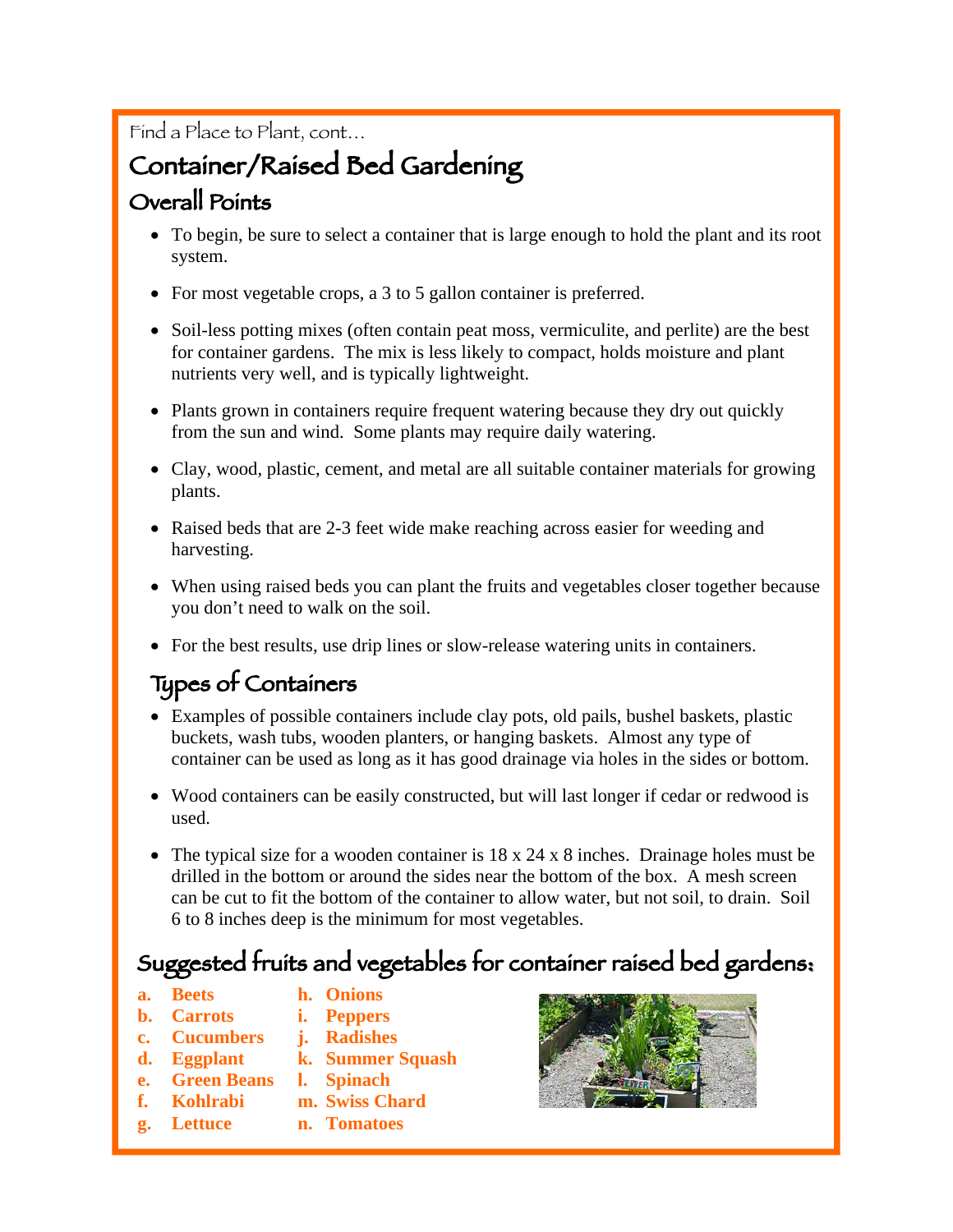# Step 2: Get Seeds & Tools



# Selecting Seeds for Planting Overall Suggestions

- Obtain seeds early in the year (January through March) for the best selection.
- Select seeds based on the time of maturity (how long they need to grow) and disease tolerance. This information should be on the package label.
- If you choose to save seeds from the vegetables in this year's garden, make sure to store them in a closed container until next year.

# Quick Tips

I

# • Check Storage**:**

Seeds should be kept in a cool and dry place to ensure good germination at planting. Paper packets are best kept in tightly closed cans or jars until seeds are planted. Laminated foil packets ensure dry storage.

### • Saving Seeds**:**

Some gardeners save seeds from the previous growing season. This requires knowing how to select, produce, handle, and store the seed. To ensure germination, purchase new seeds each year.

# Items Needed for Your Garden

### The Necessities

- Rake
- **Shovel**
- Garden hoe

### Other Accessories

- Small hand trowel
- Watering can
- Turning fork
- Small bucket
- Plant labels or row markers
- Rope or twine to mark rows if planting in straight rows
- Garden hose
- Lawn sprinkler
- Wheelbarrow



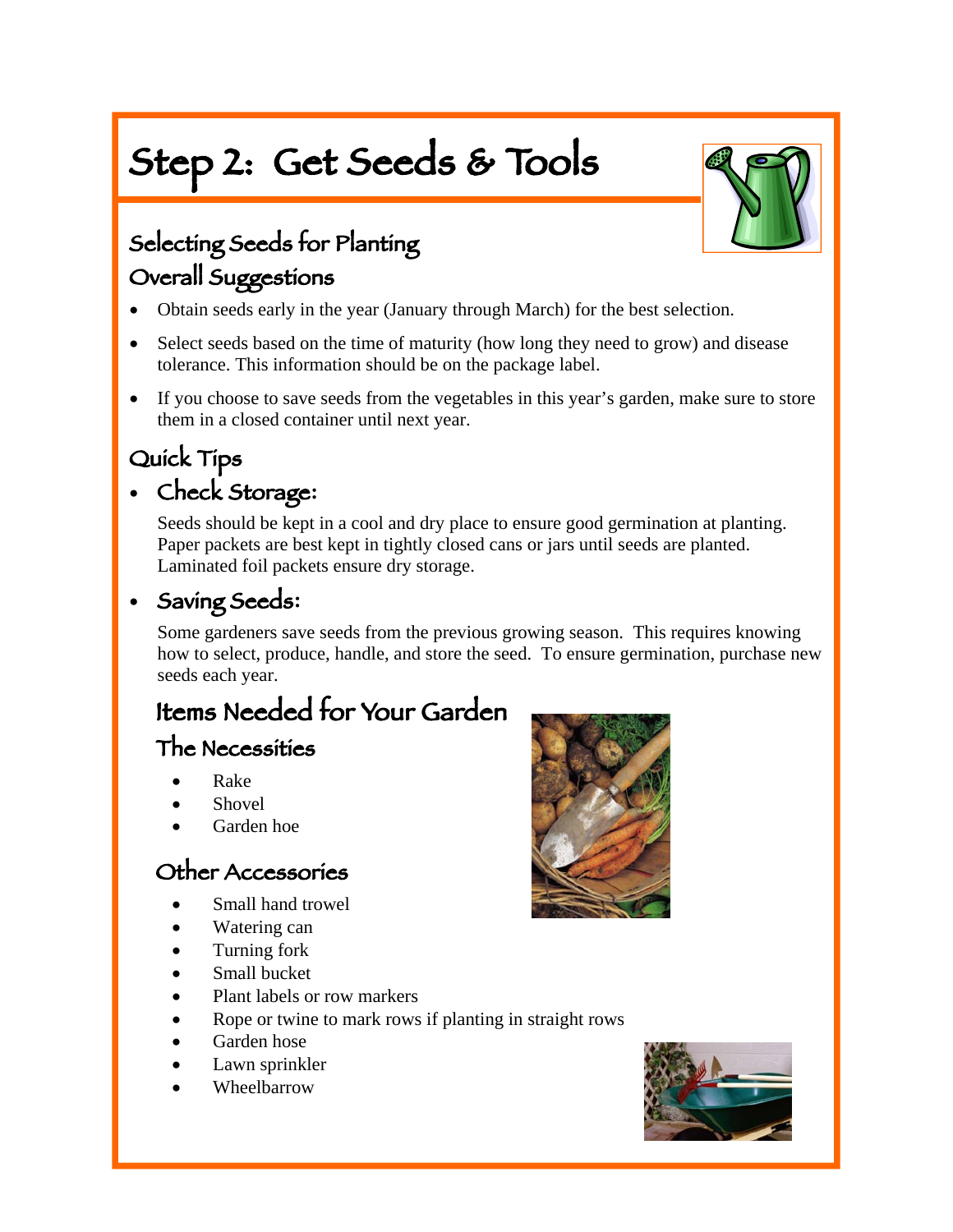# Step 3: Prepare the Soil



## The Ultimate Garden Soil

The ultimate garden soil is deep, loose, fertile, well drained, slightly acidic (with a ph level of 6.2 to 7.0), and has lots of organic matter. Most garden soils don't meet all these requirements, so it is a good idea to try to improve your soil to the best of your ability.

# How to Improve Your Soil

### Test Your Soil

Testing your soil is one practical way to know the nutrients your soil may need and whether your soil's ph is too low, too high, or just right. The soil test helps you determine if you need to add lime (for low ph) or elemental sulfur (for high ph). For more information on soil testing, contact your county University of California Cooperative Extension office (see resources). Also, a ph indicator can be purchased from a local garden center. The ph for an ideal garden is around 6.8.

# Add Organic Matter

To yield quality fruits and vegetables, garden soil needs lots of organic matter mixed in. You can improve soils by adding organic matter. Organic matter helps create good crumb-like structure. This helps for better water and air movement and easier root penetration. The key to improving either sandy or heavy soils is to add organic matter frequently. Types of organic matter include rotted manure (aged), certain plant leaves, grass clippings (from a non-chemically treated lawn), compost, green manure, crop residues or peat moss. Add about 1-4 inches of organic matter on top of the soil. Then, blend the organic matter into your soil at least 6 inches deep. The best time to add organic matter is in the fall after the previous growing season, when soils are reasonably dry. If you add it in the spring, make sure the soil is dry enough and work it in right away.

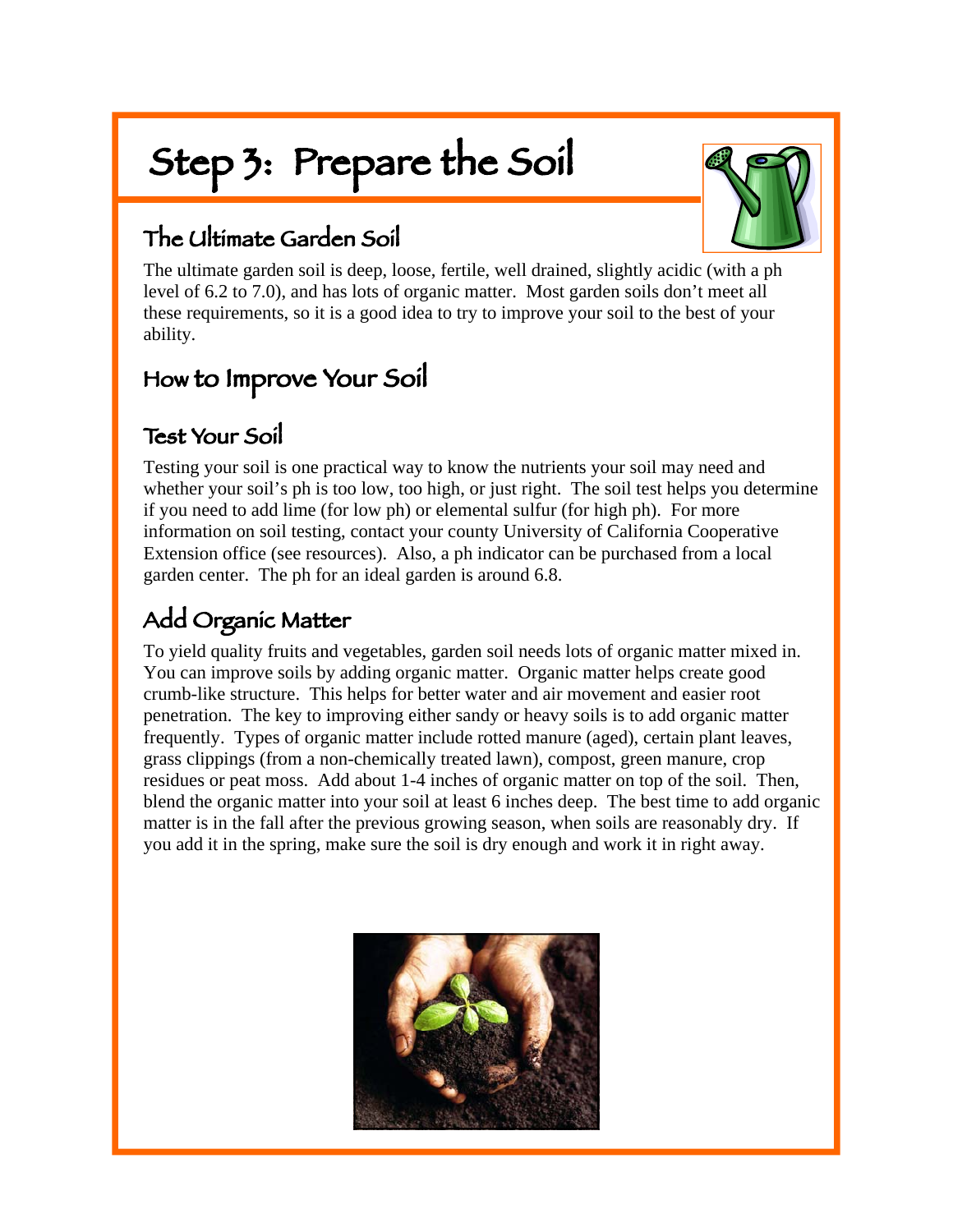# Step 4: Plant



## Getting Ready to Plant in the Garden

• An important point to remember is that some vegetables grow best in cool temperatures, while others require warm soil and air.

### Cool and Warm Season Crops:

• Cool season crops can be planted when the ground temperature is around 50 degrees; warm season crops are planted when the ground temperature is at 60 degrees.

| Cool season crops: | Warm season crops:      |
|--------------------|-------------------------|
| <b>Beets</b>       | <b>Corn</b>             |
| <b>Carrot</b>      | <b>Beans</b>            |
| <b>Peas</b>        | <b>Squash</b>           |
| <b>Lettuce</b>     | <b>Pumpkins</b>         |
| <b>Chard</b>       | <b>Peppers</b>          |
| <b>Mustard</b>     | <b>Eggplant</b>         |
| <b>Greens</b>      | <b>Melons</b>           |
| <b>Cabbage</b>     | <b>Cucumbers</b>        |
| <b>Broccoli</b>    | <b>Brussels Sprouts</b> |

## A Few Things to Consider

### • Buying or Growing Transplants:

Many crops need to be started early indoors. This head-start allows a crop that needs a longer growing season the ability to mature before frost in the fall. Most people find it easier to purchase plants from garden centers and greenhouses rather than starting from seeds. If buying, be very selective by choosing the dark green, stocky plants over leggy, yellow, weak ones.

# • Setting Transplants into the Garden:

The main goal is to avoid root disturbance as much as possible. Try to transplant late in the afternoon or during a cloudy day. Protect newly set plants with light shade during bright days for the first 3-5 days. If planting early in the spring, you may want to be sure to provide some ventilation so the heat generated from the sun does not "cook" your plants. Water the transplants the day before you are planning to plant them into the garden.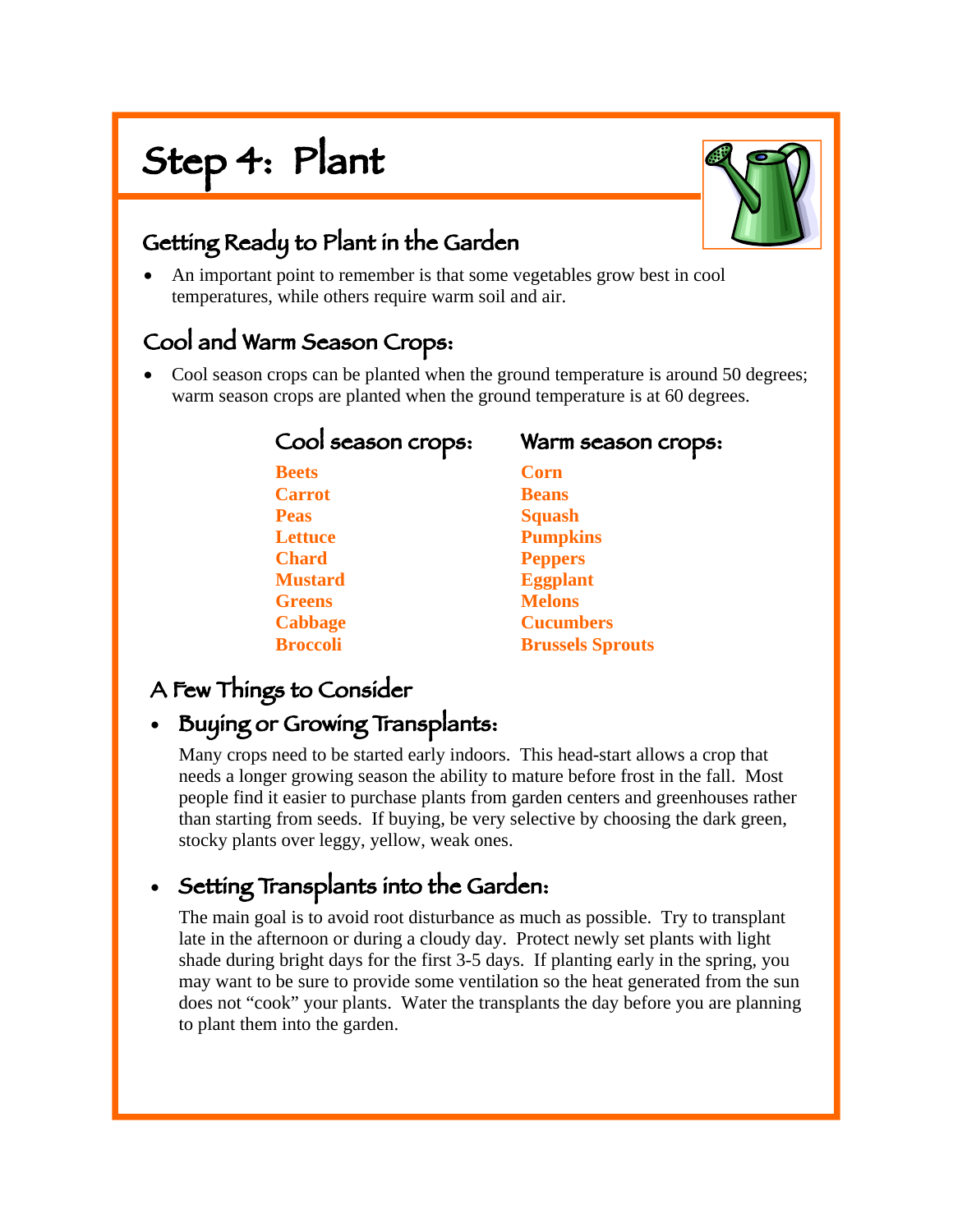### Plant, cont… Different Ways to Plant Your Garden

### • Straight-Row Furrows:

Although straight-row furrows are not the most efficient use of space, they make cultivation, insect control, and harvesting easier. To plant a straight-row furrow, first stretch a tight cord (or rope) between stakes at the end of each row. A  $1\frac{1}{2}$  to 2-inch furrow can be made using the blade of a garden hoe. Use this method when planting large seeds, such as beans and corn. The handle of a garden hoe can be used to make ¼ to ½ inch shallow furrows for small-seed crops such as lettuce, beets, and carrots.

> Illustration 1. Straight-Row Furrow



### Wide Row Planting:

This method involves scattering seeds across a wide row to produce greater yields of smaller vegetables. This allows for a more efficient use of sunlight, space, and soil nutrients. Set your wide row by drawing a rake over the ground. Seeds can be planted in 4 to 24 inch wide bands, rather than rows. The bands reduce the chance of malformed roots. Some thinning is required during the growing season to ensure quality vegetables. Careful hand weeding is required. If using a raised bed, plants such as broccoli, tomatoes, peppers, and eggplant can be set closer together than in a typical straight row format.



Illustration 3. Square-foot Gardening



# • Square-foot Gardening**:**

Similar to the wide-row planting method, extra hand weeding may be required with square-foot gardening. However, this method is a very efficient use of garden space. Instead of planting in rows, the garden is divided into squares that are 1 foot by 1 foot (12"x 12"). The number of plants in each square depends on the variety, how big the plant will get, and how far apart it needs to be from other plants in order to develop properly.



# • Hill Planting**:**

This method is mostly used for vine crops, such as squash, melons, and cucumbers. Hills let the roots range out from a central growing point, which helps the plant obtain more soil nutrients and water. Begin by raking dirt into a round hill that is raised from the ground, creating a 12 inch circle. Next, plant 4 to 5 seeds. Later when the plants begin to grow, thin the hill to no more than 3 plants. Raised mound plantings are not highly recommended for the entire garden, as the soil will dry out much more quickly than if it were level. This can result in poor seed germination.

Illustrations 1-4 by Jane Lenahan and used with permission from Iowa State University Extension.

Illustration 4. Hill Planting

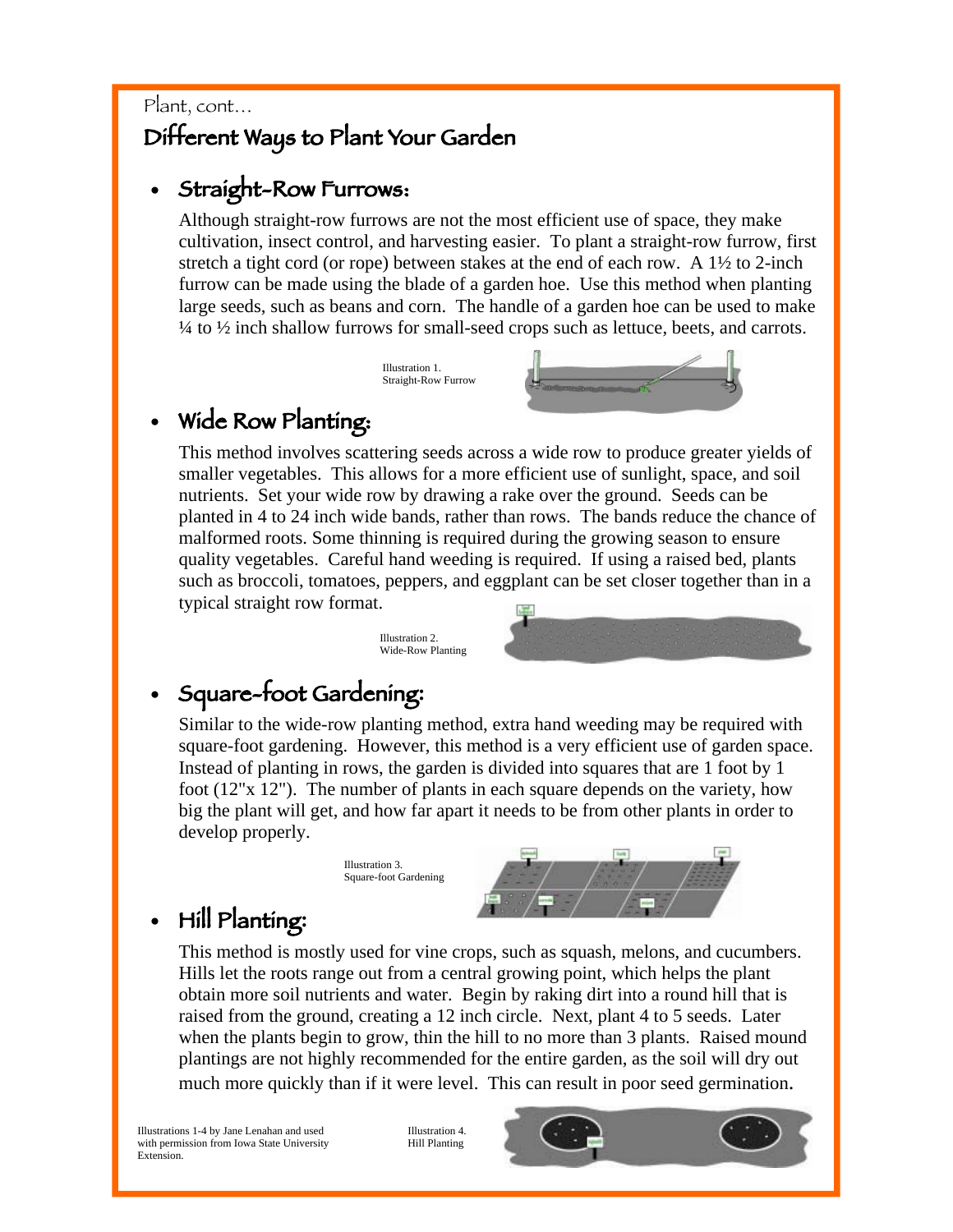# Vegetable Gardening

# What, Where, and How Much to Plant

The University of California Vegetable Research and Information Center

*The authors are Harwood Hall, Farm Advisor, Susan Wada, Technician, and Ronald E. Voss, Extension Vegetable Specialist.* 

The chart on Table Two lists some basic and important information about growing and storing vegetables. It can help you decide what, when, where, and how much to plant.

#### **WHAT DO THE TERMS "WARM-" OR "COOL-SEASON" CROPS MEAN?**

Warm- or cool-season crops are common descriptive terms for types of vegetables and refer to more than the necessary weather conditions for growing them.

#### **WARM-SEASON CROPS**

Setting "fruit" (eggplant, peppers, squash, tomatoes, etc.) is the objective of warmseason crops. These crops require soil warmth and short days to germinate, but need long days and high temperatures to form and ripen fruit.

Early varieties need less total heat than later ones. Late varieties need more heat to mature. Thus, early varieties are good for the home gardener who lives in an area with a short growing season, or for the gardener who wishes to make two plantings.

#### **COOL-SEASON CROPS**

A cool-season crop is grown for it's vegetative parts: the roots (carrot), leaves (cabbage), stems (celery), and immature flowers (broccoli).

The food value of cool-season crops is generally higher than that of warm-season crops per pound and per acre. Their natural planting and harvesting period is in the cool time of the year. However, these crops can be grown all year in temperate zones, such as the coastal areas, and can be planted in summer in the hot interior valleys for winter gardens. They can also be grown in partial shade in the summer. They are well adapted to small areas and containers. Their root systems are shallow-to-medium depth.

#### **PLANTING TIME**

What do the seed packages mean by "Sow when all danger of frost is past" or "Sow in spring as soon as soil can be worked"…? These general directions may not apply to your situation. Most of California is not subject to prolonged frost or water-saturated soil.

However, this doesn't mean that you can plant all crops year round. Warm-season crops need warm temperatures, for example. You will not speed up your harvest by planting earlier than suggested by the chart. Plants grow more slowly in cool weather, so earlier-planted vegetables of the same type end up being harvested at the same time as those planted later.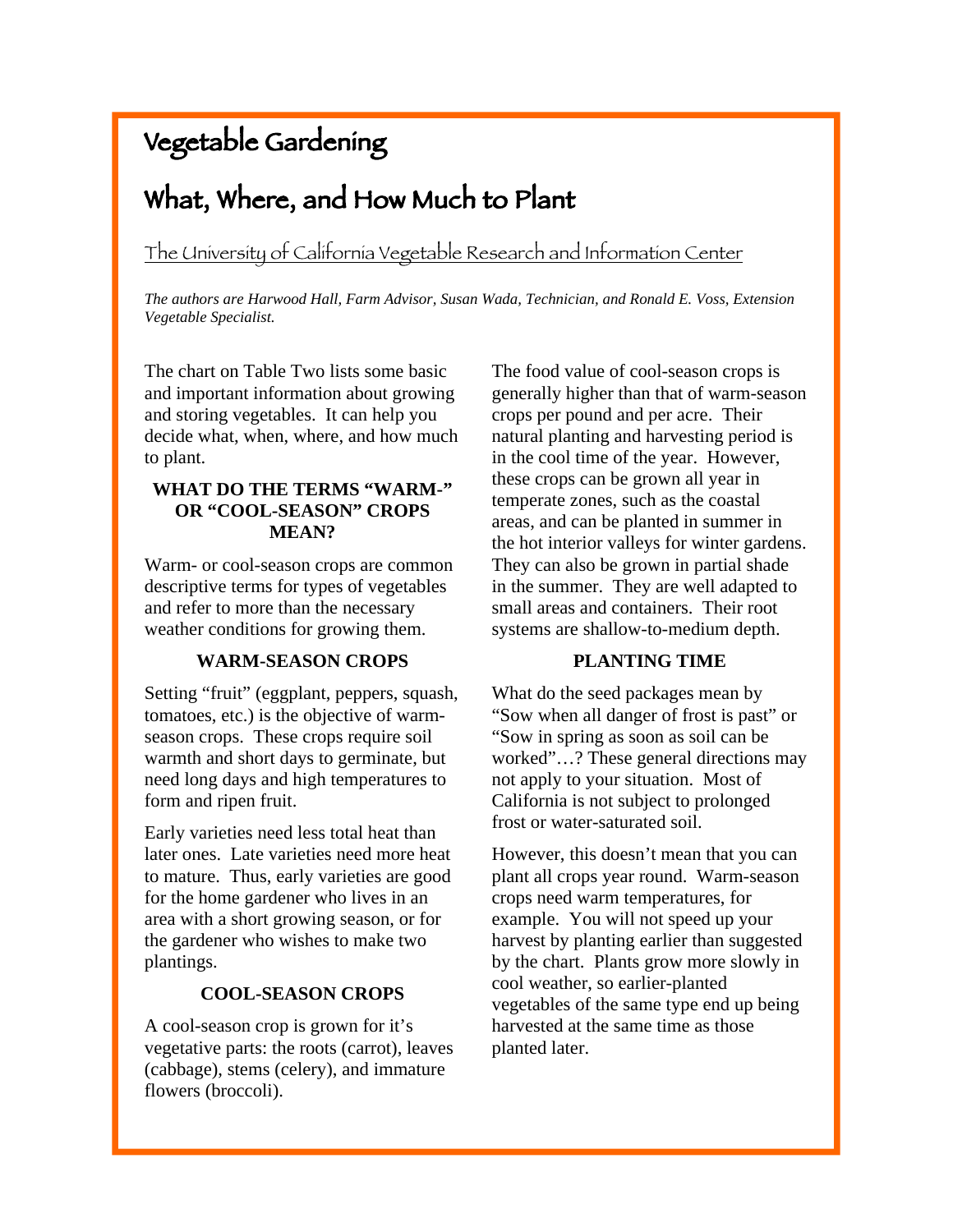Vegetable Gardening cont...

The University of California Vegetable Research and Information Center

#### **WHEN SHOULD I PLANT IF I LIVE OUTSIDE THE AREAS LISTED ON THE CHART?**

The chart dates on Table Two are general, and you may wish to contact your Farm Advisor for more information. However, you may get some clues as to your best planting dates by comparing your climate to the ones described on the chart.

The Sierra and Siskiyou foothills reach the same summer temperatures as the Central Valley, but their warm season is shorter. Therefore, their planting must be later and their harvest must be earlier. Appropriate plant varieties must be chosen.

Climatically, the coastal valleys (for example, the Sonoma and Napa Valleys) are between the Central Valley and the coastal areas. Their winters are mild, thus permitting their growing of cool-season crops during winter, but the summers are hot like the Central Valley and warmseason crops also do quite well.

#### **IS THE CHOICE OF A SPECIFIC VARIETY IMPORTANT?**

The choice of a variety may be the most important decision you can make in planning your garden. Properly selected varieties can make the difference between having a healthy or a diseased crop, a bumper crop, or a meager one.

Varieties are adapted for a number of things: disease resistance, growingseason length, the size of the vegetables and/or plants, and growth response for specific areas. Before you purchase your seeds or transplants, find out which diseases may be prevalent in your area. Disease-resistant varieties of the vegetables you want to grow may be obtainable. Some varieties also may do especially well in your area. There may be varieties adapted to the time period in which you can grow them. You may want to consider growing extra-early varieties that will mature at smaller sizes to fit in a limited space or to allow experimenting with a greater number of

Vegetable Gardening: What, Where, and How Much to Plant adapted from the University of California Cooperative Extension Vegetable Research & Information Center http://vric.ucdavis.edu/veginfo/commodity/garden/basic.html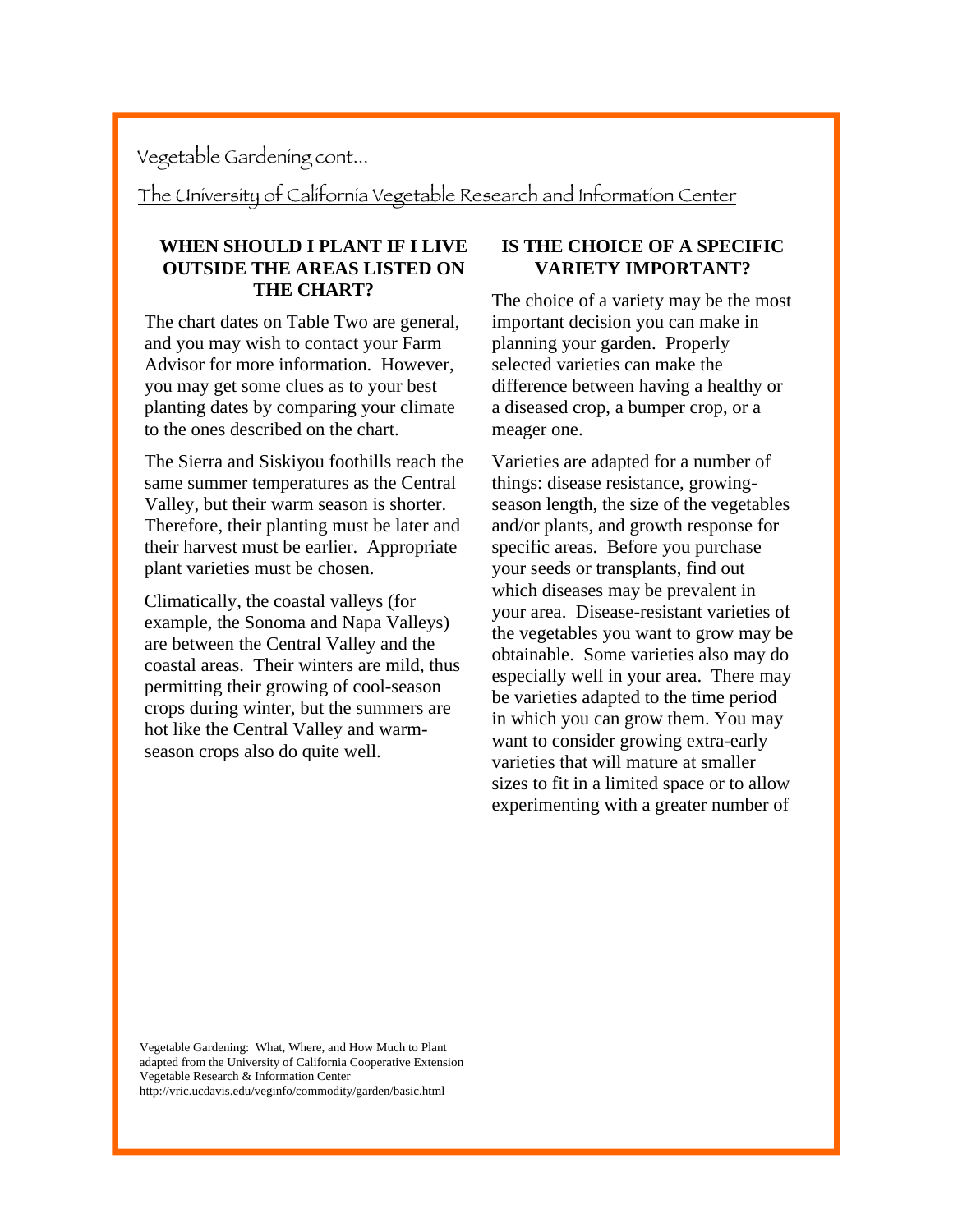| Table Two                                                     |                                                                                 |                                             |                                                                       |                 |                                                                     |                      |                           |  |  |
|---------------------------------------------------------------|---------------------------------------------------------------------------------|---------------------------------------------|-----------------------------------------------------------------------|-----------------|---------------------------------------------------------------------|----------------------|---------------------------|--|--|
| Vegetable Gardening at a Glance: How to Plant and Store       |                                                                                 |                                             |                                                                       |                 |                                                                     |                      |                           |  |  |
| Recommended planting<br>dates for sections of Cali-<br>fornía |                                                                                 | General planting<br>requirements            |                                                                       |                 | Storage conditions                                                  |                      |                           |  |  |
| Vegetables                                                    | Interior Val-<br>leys:<br>Sacramento,<br>San Joaquin,<br>and similar<br>Valleys | Crop type<br>C-Cool Season<br>W-Warm Season | <b>Between</b><br>Plants in<br><b>Rows</b><br>(distance in<br>inches) |                 | <b>Between</b><br>Rows-No<br><b>Beds</b><br>(distance in<br>inches) | Best<br>Temp<br>(F') | Time<br>Length<br>(weeks) |  |  |
| Artichoke <sup>3</sup>                                        | July                                                                            | $\mathcal{C}$                               | 48                                                                    |                 | 60                                                                  | 32                   | $1 - 2$                   |  |  |
| Asparagus <sup>3</sup>                                        | Jan.-Feb.                                                                       | $\mathbf C$                                 | 12                                                                    |                 | 60                                                                  | 32                   | $3 - 4$                   |  |  |
| Beans, lima <sup>1</sup>                                      | May-June                                                                        | W                                           | 6 bush<br>24 pole                                                     |                 | 30                                                                  | 40                   | $1-3$                     |  |  |
| Beans, snap $1,2$                                             | Apr.-May,<br>July-Aug.                                                          | W                                           | 3 bush<br>24 pole                                                     | 30 <sup>4</sup> |                                                                     | $45 - 55$            | $1 - 2$                   |  |  |
| Beets $1, 2$                                                  | Feb.-April<br>August                                                            | $\mathbf C$                                 | 2                                                                     |                 | 18 <sup>4</sup>                                                     | 32                   | $3-10$                    |  |  |
| Broccoli <sup>2, 3</sup>                                      | Dec.-Feb.<br>July                                                               | $\mathbf C$                                 | $9 - 12$                                                              |                 | 36                                                                  | 32                   | $1 - 2$                   |  |  |
| Cabbage $^{1,3}$                                              | July<br>February                                                                | $\mathbf C$                                 | 24                                                                    |                 | 36                                                                  | 32                   | $12 - 16$                 |  |  |
| Cabbage $1$<br>Chinese                                        | August                                                                          | $\mathbf C$                                 | 6                                                                     |                 | 30 <sup>4</sup>                                                     | 32                   | $2 - 3$                   |  |  |
| Cantaloupes/<br>other melons                                  | April-June                                                                      | W                                           | 12                                                                    |                 | 72                                                                  | 32                   | $2 - 4$                   |  |  |
| Carrots $1, 2$                                                | Aug.-Sept.<br>Feb.-Apr.                                                         | $\mathbf C$                                 | $\mathfrak{2}$                                                        |                 | $24^4$                                                              | $40 - 50$            | 16-20                     |  |  |
| Cauliflower <sup>3</sup>                                      | July-August                                                                     | $\mathbf C$                                 | 24                                                                    |                 | 36                                                                  | 32                   | $2 - 3$                   |  |  |
| Celeriac                                                      | June-August                                                                     | ${\bf C}$                                   | $\overline{4}$                                                        |                 | $24^4$                                                              | 32                   | $8 - 16$                  |  |  |
| Celery $^{\rm 1,\,3}$                                         | June-August                                                                     | $\mathbf C$                                 | 5                                                                     |                 | $24^4$                                                              | 32                   | $8 - 16$                  |  |  |
| Chard $1$                                                     | Feb.-August                                                                     | $\mathbf C$                                 | 12                                                                    |                 | 30                                                                  | 32                   | $1 - 2$                   |  |  |
| Chayote                                                       | May-June                                                                        | W                                           | 72                                                                    |                 | Use trellis                                                         |                      | $---$                     |  |  |
| Chives $1$                                                    | Feb.-March                                                                      | $\mathbf C$                                 | ---                                                                   | ---<br>---      |                                                                     | $\cdots$             |                           |  |  |
| Corn, sweet <sup>2</sup>                                      | March-July                                                                      | W                                           | 12                                                                    |                 | 36                                                                  | ---                  | $\frac{1}{2}$ -1          |  |  |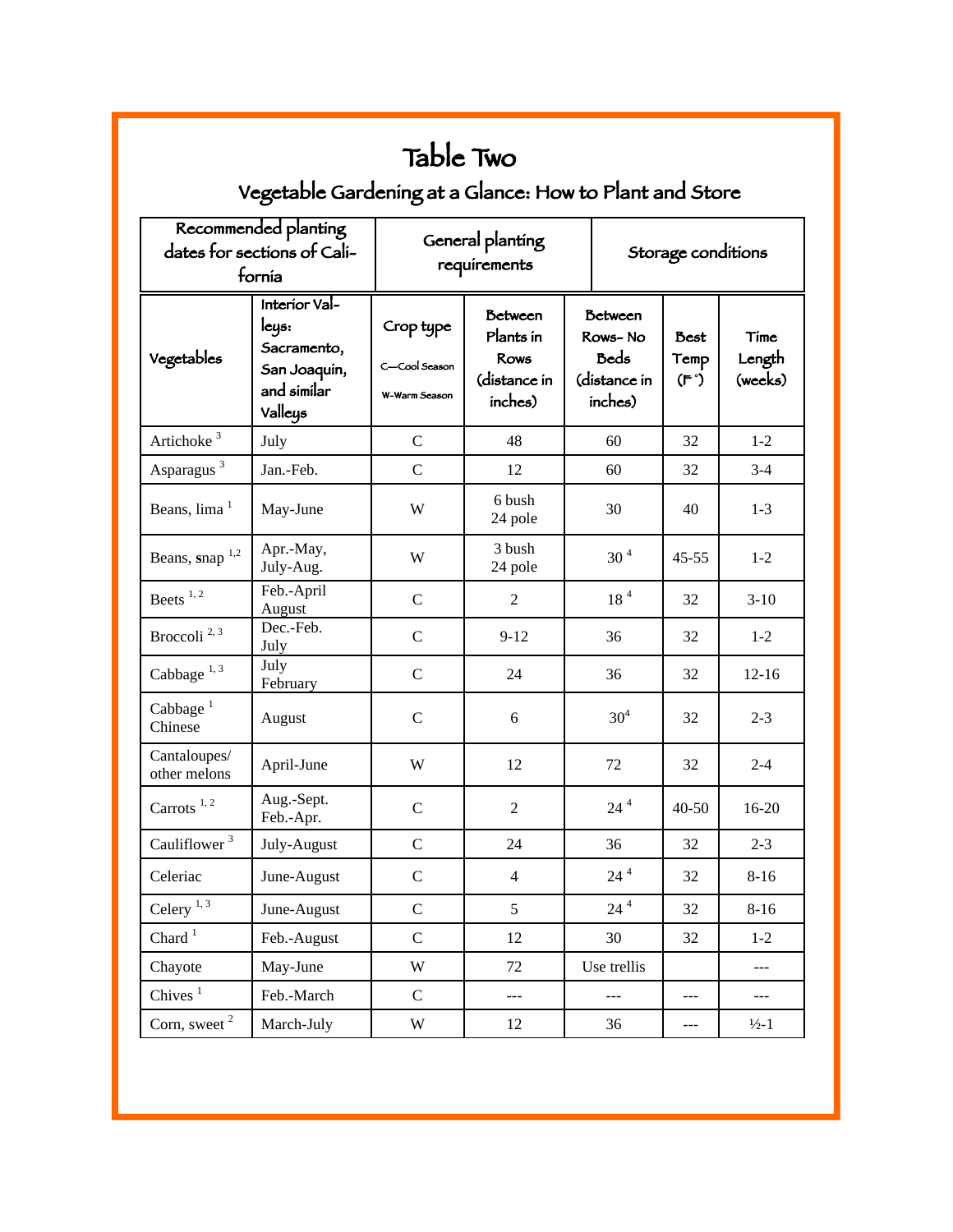| Recommended planting<br>dates for sections of Cali-<br>fornía |                                                                      |  |              | General planting require-<br>ments                             | Storage conditions                                                  |                 |                             |                               |
|---------------------------------------------------------------|----------------------------------------------------------------------|--|--------------|----------------------------------------------------------------|---------------------------------------------------------------------|-----------------|-----------------------------|-------------------------------|
| Vegetables                                                    | Interior Val-<br>leys:<br>Sacramento,<br>San Joaquin,<br>and similar |  | Crop<br>Type | <b>Between</b><br>Plants in<br>Rows<br>(distance in<br>inches) | <b>Between</b><br>Rows-No<br><b>Beds</b><br>(distance in<br>inches) |                 | <b>Best</b><br>Temp<br>(F') | Time<br>Length<br>(weeks<br>J |
| Cucumbers                                                     | April-July                                                           |  | W            | 24                                                             |                                                                     | 48              | $45 - 55$                   | $1 - 2$                       |
| Eggplant $^{1, 3}$                                            | April-May                                                            |  | W            | 18                                                             |                                                                     | 36              | 50-60                       | $1 - 2$                       |
| Endive $1$                                                    | January-April                                                        |  | $\mathbf C$  | 10                                                             |                                                                     | $24$ $^4\,$     | 32                          | $2 - 3$                       |
| Florence fennel                                               | August                                                               |  | $\mathbf C$  | $\overline{4}$                                                 |                                                                     | $30^4$          | 32                          | $2 - 3$                       |
| Garlic <sup>1</sup>                                           | Oct.-Dec.                                                            |  | $\mathbf C$  | 3                                                              |                                                                     | 18 <sup>4</sup> | 32                          | 24-32                         |
| Kohlrabi <sup>1</sup>                                         | August                                                               |  | $\mathbf C$  | 3                                                              |                                                                     | 24              | 65-70                       | $2 - 4$                       |
| Leeks                                                         | January-April                                                        |  | $\mathbf C$  | $\overline{2}$                                                 |                                                                     | 24              | 32                          | $4 - 12$                      |
| Lettuce $1, 2$                                                | August<br>Nov.-March                                                 |  | $\mathsf{C}$ | 12 head<br>6 leaf                                              | 24                                                                  |                 | 32                          | $2 - 3$                       |
| Mustard                                                       | August-April                                                         |  | $\mathsf{C}$ | 8                                                              | $24^4$                                                              |                 | 32                          | $1 - 2$                       |
| Okra                                                          | May                                                                  |  | W            | 18                                                             | 36                                                                  |                 | 32                          | $50 - 60$                     |
| Onions (bulb) $1$                                             | Nov.-March                                                           |  | $\mathbf C$  | 3                                                              |                                                                     | 18 <sup>4</sup> | 32-36                       | 12-32                         |
| Onions (green) $1, 2, 3$                                      | Aug.-Dec.                                                            |  | $\mathsf{C}$ | $\overline{a}$                                                 | $\overline{a}$                                                      |                 | 85-90                       | $\overline{a}$                |
| Parsley <sup>1</sup>                                          | Dec.-May                                                             |  | $\mathsf{C}$ | 8                                                              |                                                                     | 24              | 32                          | $1-2$                         |
| Parsnips                                                      | May-July                                                             |  | $\mathsf{C}$ | 3                                                              |                                                                     | $24^{4}$        | 32                          | $8 - 16$                      |
| Peas $1, 2$                                                   | Sept.-Jan.                                                           |  | $\mathsf{C}$ | $\overline{2}$                                                 |                                                                     | 36 bush         | 32                          | $1 - 2$                       |
| Peppers <sup>1,3</sup>                                        | May                                                                  |  | W            | 24                                                             | 36                                                                  |                 | $45 - 55$                   | $4-6$                         |
| Pumpkin                                                       | April-June                                                           |  | W            | 48                                                             | 72                                                                  |                 | 55                          | $8 - 24$                      |
| Potatoes <sup>3</sup> , sweet                                 | April-June                                                           |  | W            | 12                                                             | 36                                                                  |                 | 55-60                       | $8 - 24$                      |
| Potatoes, white                                               | Feb.-March<br>Aug.                                                   |  | W            | 12                                                             | 30                                                                  |                 | $40 - 45$                   | $12 - 20$                     |
| Radish $^{\rm 1,\,2}$                                         | Sept.-April                                                          |  | $\mathsf{C}$ | $\mathbf{1}$                                                   | 6 <sup>4</sup>                                                      |                 | 32                          | $8 - 24$                      |
| Rhubarb $3$                                                   | Dec.-Feb                                                             |  | $\mathbf C$  | 36                                                             | 48                                                                  |                 | 32                          | $2 - 3$                       |
| Rutabaga                                                      | August                                                               |  | $\mathsf{C}$ | 3                                                              |                                                                     | 6 <sup>4</sup>  | 32                          | $8 - 16$                      |
| Spinach <sup>1</sup>                                          | Sept.-Jan                                                            |  | $\mathsf{C}$ | 3                                                              |                                                                     | 18 <sup>4</sup> | 32                          | $1 - 2$                       |

Table Two—Vegetable Gardening at a Glance: How to Plant and Store, cont...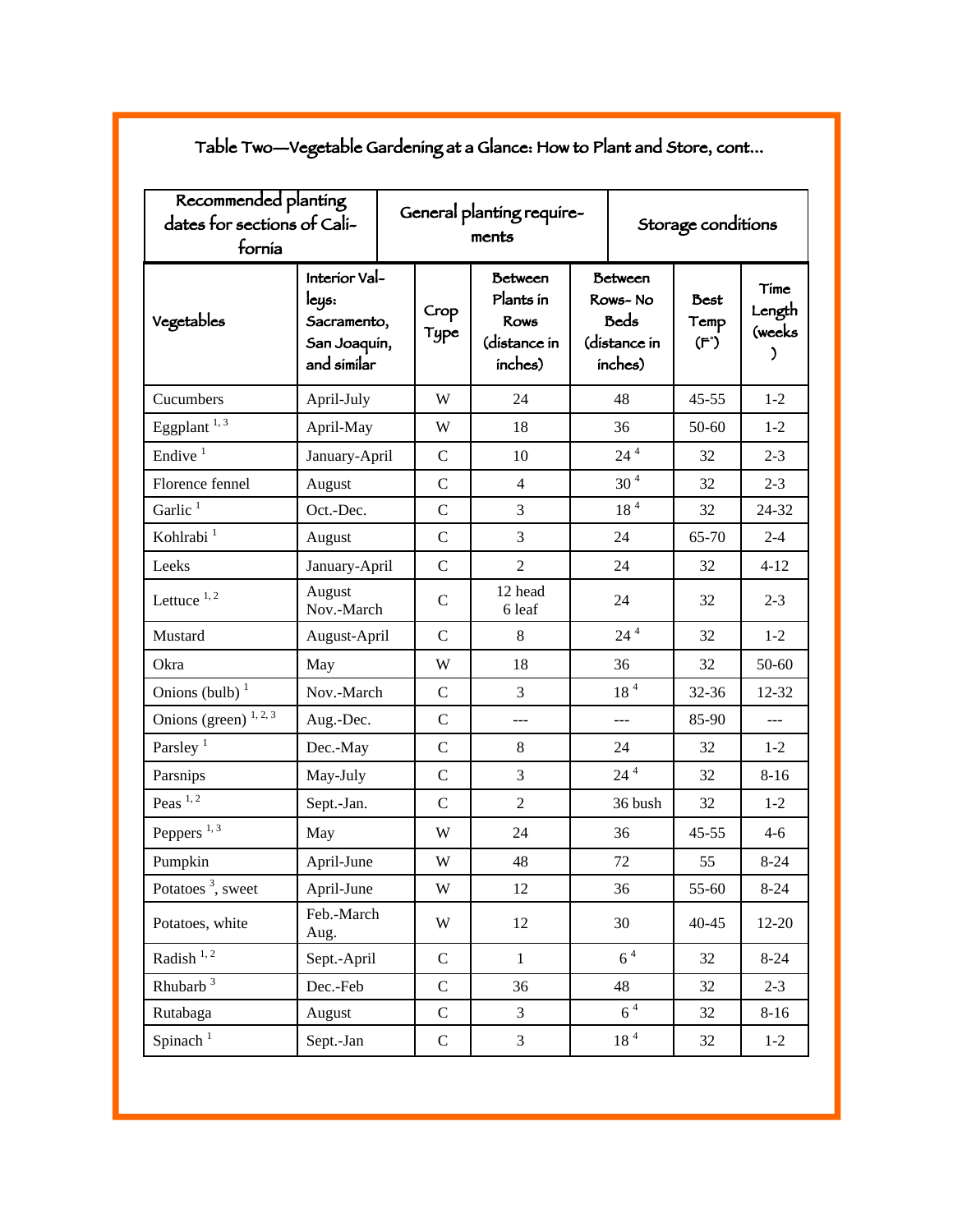#### Table Two—Vegetable Gardening at a Glance: How to Plant and Store, cont...

| Recommended planting<br>dates for sections of Cali-<br>fornía |                                                                                |               | General planting require-<br>ments                                          |                                                                          | Storage conditions                          |                        |  |
|---------------------------------------------------------------|--------------------------------------------------------------------------------|---------------|-----------------------------------------------------------------------------|--------------------------------------------------------------------------|---------------------------------------------|------------------------|--|
| Vegetables                                                    | Interior Val-<br>leys<br>Sacramento,<br>San Joaquín,<br>and similar<br>Valleys | Crop<br>Type  | <b>Between</b><br>Plants in<br><b>Rows</b><br>(distance<br>ín.<br>inches**) | <b>Between</b><br>Rows-No<br><b>Beds</b><br>(distance<br>ín<br>inches**) | <b>Best Temp</b><br>$(\mathsf{F}^{\prime})$ | Time Length<br>(weeks) |  |
| Squash <sup><math>\overline{</math></sup> ,<br>summer         | April-July                                                                     | W             | 24                                                                          | 48                                                                       | $50 - 55$                                   | $2 - 3$                |  |
| Squash <sup>1</sup> ,<br>winter                               | April-June                                                                     | W             | 24-48                                                                       | 72                                                                       | 55                                          | $8-24$                 |  |
| Tomatoes $1, 3$                                               | April-May                                                                      | W             | 18-36                                                                       | $36 - 60$                                                                | 55-65                                       | $1 - 2$                |  |
| Turnips $1$                                                   | February-<br>August                                                            | $\mathcal{C}$ | $\overline{2}$                                                              | 18 <sup>4</sup>                                                          | 32                                          | $8 - 12$               |  |
| Watermelons                                                   | April-June                                                                     | W             | 60                                                                          | 72                                                                       | 40                                          | $2 - 3$                |  |

Some vegetables in this chart carry numbers. This is your key to what those numbers mean:

- 1. This crop is suitable for a small garden if compact varieties are grown.
- 2. In a suitable climate, these crops can be planted more than once/year for a continuous harvest.
- 3. Transplants, shoots, or roots are used for field planting.
- 4. If grown in beds, plant two rows per bed. Space the beds about 32-40 inches apart and make the tops of the beds 18 inches wide.

Since the areas shown here are large, planting dates are only approximate, as the climate may vary even in small sections of the state. Contact experienced gardeners in your community and experiment on your own to find more precise dates.

Table 2: Vegetable Gardening at a Glance adapted from University of California Cooperative Extension Vegetable Research and Information Center http://vric.ucdavis.edu/veginfo/homegarden.htm

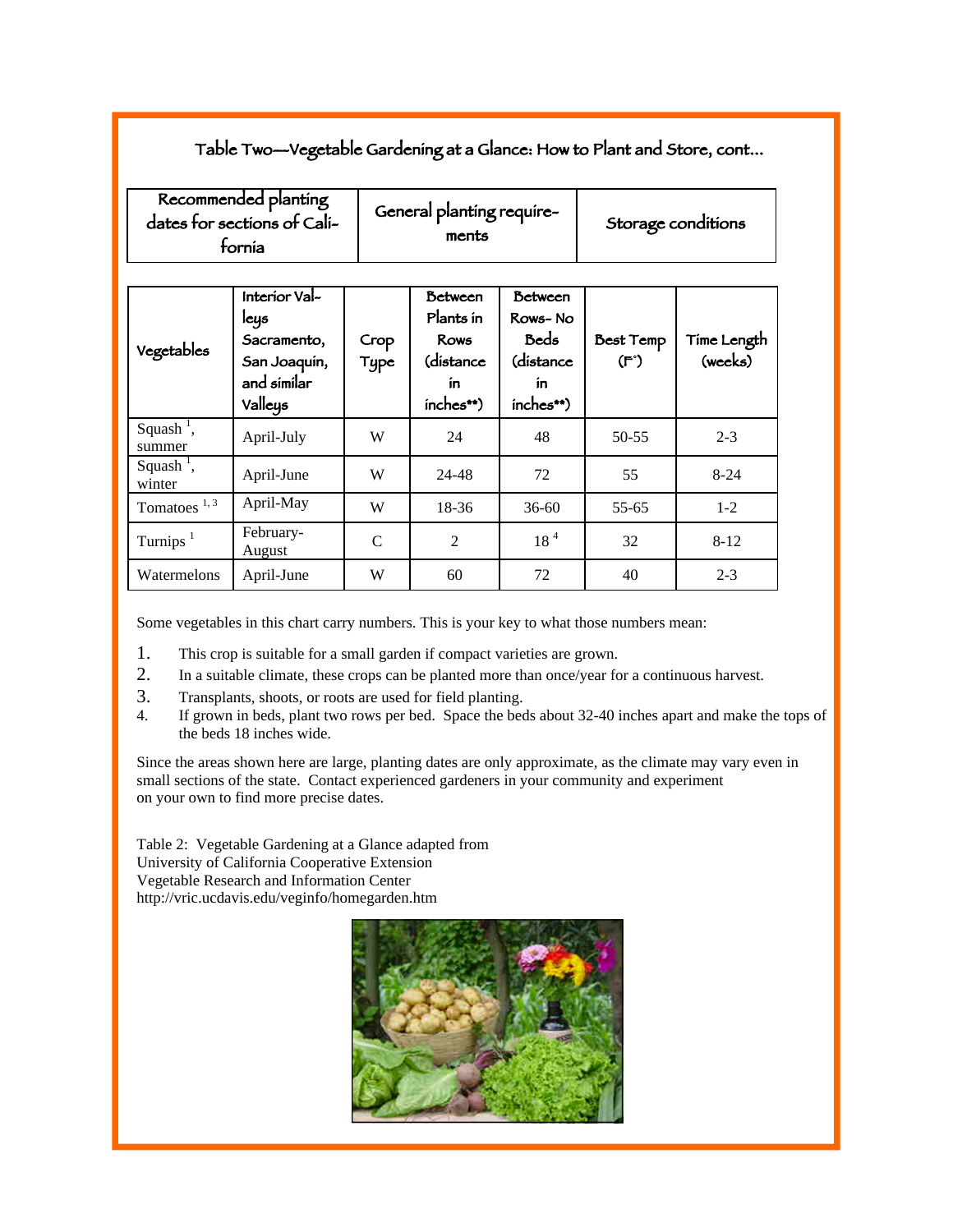# Step 5: Care for the Garden



# 1. Thinning Seedlings:

 Once your seeds have begun to sprout and grow in the garden, pull out the extras to provide growing space for the remaining plants. Make sure to remove extras when the plants are still small, before they compete with others for light, air, or water. When fruits and vegetables grow too close together, the plants growth may be stunted, root crops become distorted, and vine crops grow poorly due to self-starting.

### 2. Weeding:

 If you keep weeds out of your garden, you'll have a better harvest! Weeds compete with your plants for water, light, and air. Weeds also encourage insects and diseases that attack your garden plants. Mulch and cultivation can help keep the weeds in your garden under control. Use organic materials such as grass clippings (from a non chemically treated lawn), a good weed-free straw, or specifically clean wheat or rye straw as means for controlling weeds in your garden. Old newspaper combined with a top layer of grass clippings can be placed around and in between plants to provide an excellent barrier for weeds. The coarser the material, the thicker the layer of mulch.

### 3. Watering:

 The best time to water your garden is in the early morning or early afternoon. This allows for the leaves to dry before nightfall, reducing the chance for disease. Drip irrigation or soaker hoses can be used to keep plants dry during watering, which also reduces the chance of disease infection. However, drip irrigation can be used any time of the day if used under newspaper, straw, or grass. Some plants, like tomatoes, do not like their leaves getting wet. In this case drip hoses work especially well. Note: Watering between 10:00 AM and 2:00 PM could burn the plants, unless it is an overcast or cloudy day.

### 4. Garden Fertilizer:

 An inorganic fertilizer can be used according to your soil test. If you did not test your soil, a rule of thumb would be to use 2-3 pounds of fertilizer per 100 square feet of garden space. It is best to decide which type of fertilizer you need based on the results of your soil testing. Follow label directions for correct application of fertilizer.

# 5. Adding Organic Matter:

 "Organic Matter" provides nutrients for plants. Plants take food from the soil as they grow, so organic matter needs to be applied yearly. Some organic matter sources include: well-rotted cow or horse manure, compost made from tree leaves, lawn clippings (without chemicals), garden refuse (disease-free), green manure, and other organic residues. It is important to keep in mind that some fruits and vegetables are "heavy feeders" (i.e. corn and tomatoes), while others are not (i.e. green peppers). It is best to incorporate organic matter in the fall or early spring, as you prepare the garden soil.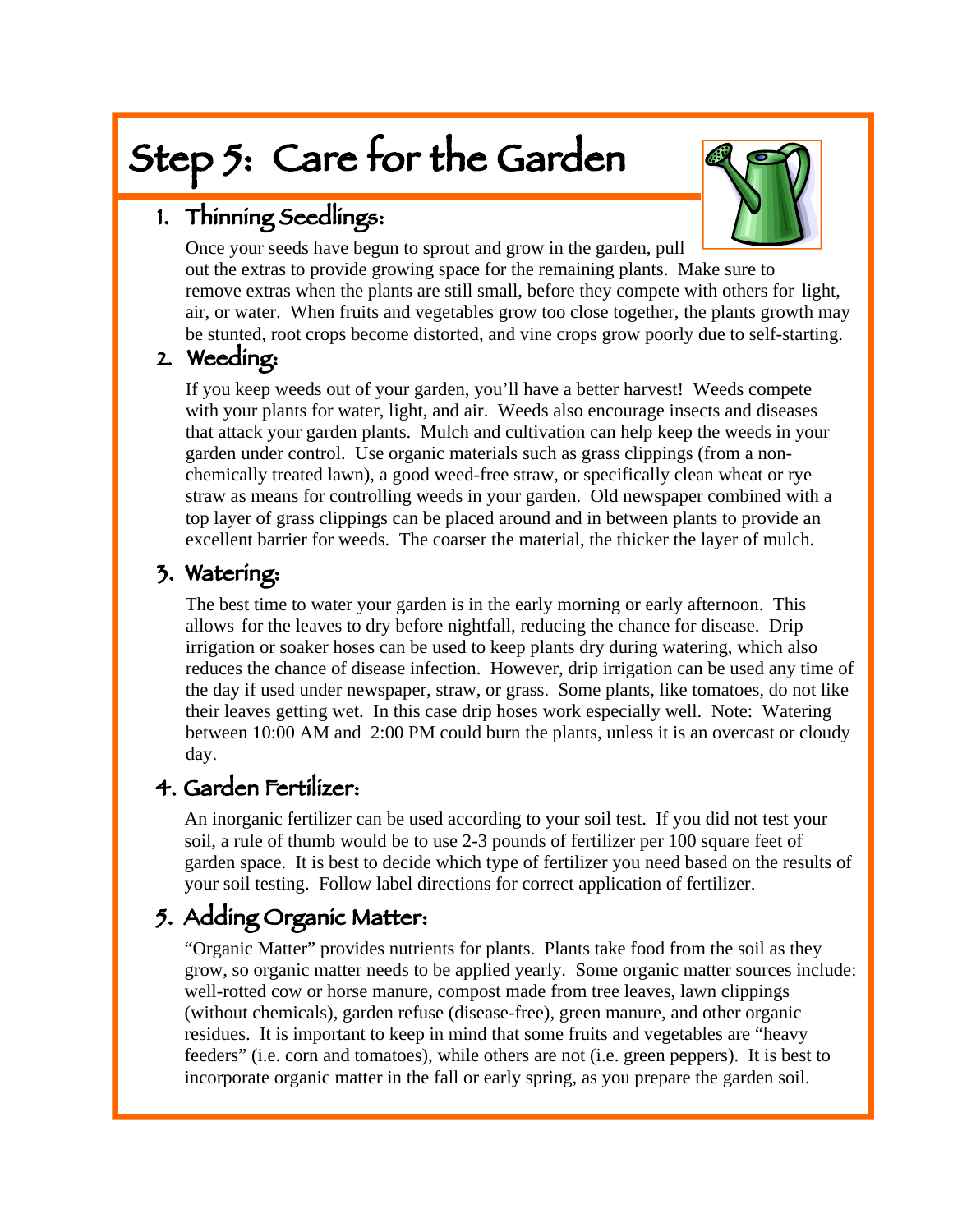Caring for the Garden, cont…

### 6. Integrated Pest Control Management

### a. Purchase Quality Seeds and Plants:

 Start by selecting healthy plants or seeds from reputable seed companies and nurseries. There are several different disease-resistance varieties of seeds you can purchase.

### b. Plant Spacing:

 Leave plenty of distance between plants to provide air movement. This reduces the chance for diseases to begin.

### c. Plant at the Right Time:

 Setting plants out too early or late in the growing season can make them weak and more susceptible to a pest attack.

#### d. Set up Barriers:

 Use physical barriers between the plants and pests by using row covers or nets that allow the sunlight and water to penetrate, but keep out pests. The barrier MUST be in place before the pest appears. Remember to remove the barriers during the blossoming stage so that beneficial insects will be able to pollinate the plants.

#### e. Pick the Pests:

Hand-pick and destroy insect pests.

#### f. Prevent Weeds:

 A layer of mulch helps to control weeds and conserve soil moisture. A garden full of weeds is a major attraction to pests!

### **7.** Keep the Beneficial Insects:

 Over 90% of insects around the garden are harmless to people and plants. Without the help of these beneficial insects, most plants would be overrun with pest insects every year. These beneficial insects feed on many different pest insect species. Furthermore, several of these beneficial insects are "pollinators." With more pollination taking place, more high quality fruits and vegetables can be produced. To keep beneficial insects around your garden, limit or eliminate pesticide use. Consider leaving flowering weeds around the garden to provide alternate nectar sources for the good insects. To have beneficial insects attracted to your vegetable garden, be sure to add some flowers and herbs. Examples of annual flowers that attract pollinators include alyssum, marigolds, nasturtiums, dill, and cosmos.

# 8. Mulching:

 Mulching with untreated, chemically free grass clippings, leaves, or straw in late June provides several benefits. The mulch will help to suppress weeds, conserve soil moisture, prevent compaction of soil by heavy rains, and add more organic matter to your soil.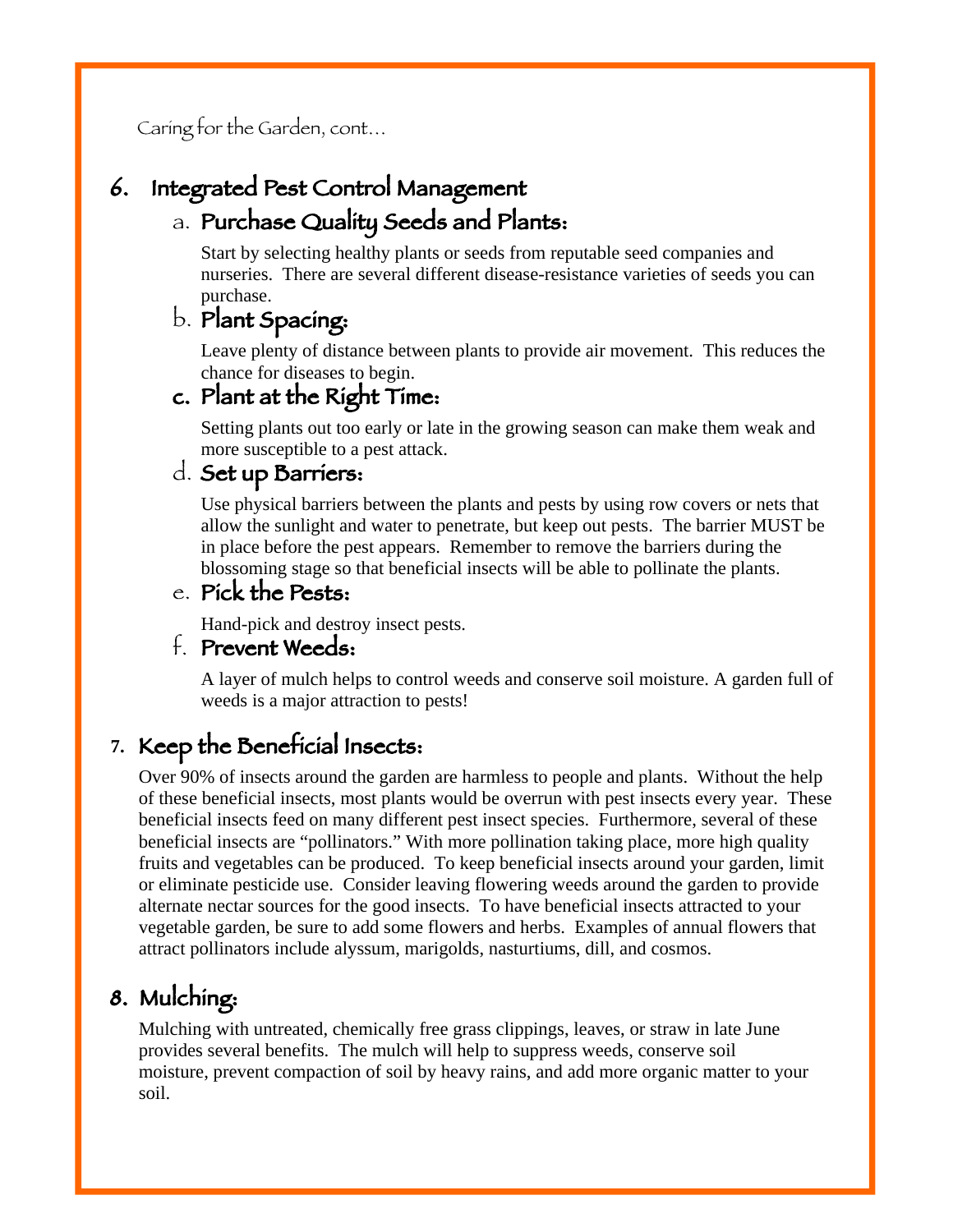# Step 6: Harvest Time

# When is it Time to Pick?

### Asparagus:

Ĩ

Pick when the spears are 6 to 7 inches tall, and before the tips begin to open. Cut or break off stems at the soil line.

### Beans (Snap):

Pick when the pods are almost full size, but before the seeds begin to bulge. Never pick beans that are wet or have dew on them.

### Beets:

Pick the greens when the leaves are 4 to 6 inches long. If you want to use the tops or small beets, pick when the beets are 1 to1-  $\frac{1}{2}$  inches diameter. If you want to use the roots only, pick when the roots are 1-½ to 3 inches in diameter.

### Broccoli:

Pick when flower heads are fully developed, but before flower buds start to open. Cut 6 to 7 inches below the flower heads.

# Brussels Sprouts:

Pick when sprouts at the base of the plant have become solid. Remove sprout (buds) higher on the plant as they become firm, but do not strip the leaves, as they are needed for further growth. They tend to taste better if harvested after the first fall frost.

# Cabbage:

Pick when the cabbage head has become solid. Leave older leaves, stems and roots to produce small lateral heads later in the season.

#### Carrots:

Pick when roots are ½ to 1 inch or more in diameter. If you want to store carrots, pull them just before the ground freezes in the fall.

# Cauliflower**:**

Pick when flower heads are 6 to 8 inches, but are still compact, white, and smooth. Heads that are exposed to sunlight become cream colored, rough, and coarse in texture. Cover flower heads when they are 3 to 4 inches across by tying the outer leaves loosely above the flower heads.

# Celery:

Pick when the plants become 12 to 15 inches tall. While the plant is still young and tender, the lower leaves (8 to 10 inches long) may be removed from a few plants and used in salads, soups or cooked dishes.

# Chard:

Break off new leaves at the ground level as they appear in early spring. Pick the tender leaves throughout the growing season.

### Collards:

Pick by breaking off outer leaves when they are 8 to 10 inches long. New growth from the center of the plant will provide a continuous harvest throughout the growing season.

# Cowpeas/Black-Eyed Peas:

Pick when seeds are near full size, but still bright green. Dry seeds can be used for cooking, baking, or in soups. Pick dry seeds when they are full size and dry.

### Cucumbers:

Pick burp-less cucumbers when they are 10 to 12 inches long. For sweet pickles, pick cucumbers when they are  $1-\frac{1}{2}$  to  $2-\frac{1}{2}$  inches long. For dill pickles, pick when the cucumbers are 3 to 4 inches long. For slicing, pick cucumbers when they are 6 to 9 inches long and are bright green and firm.

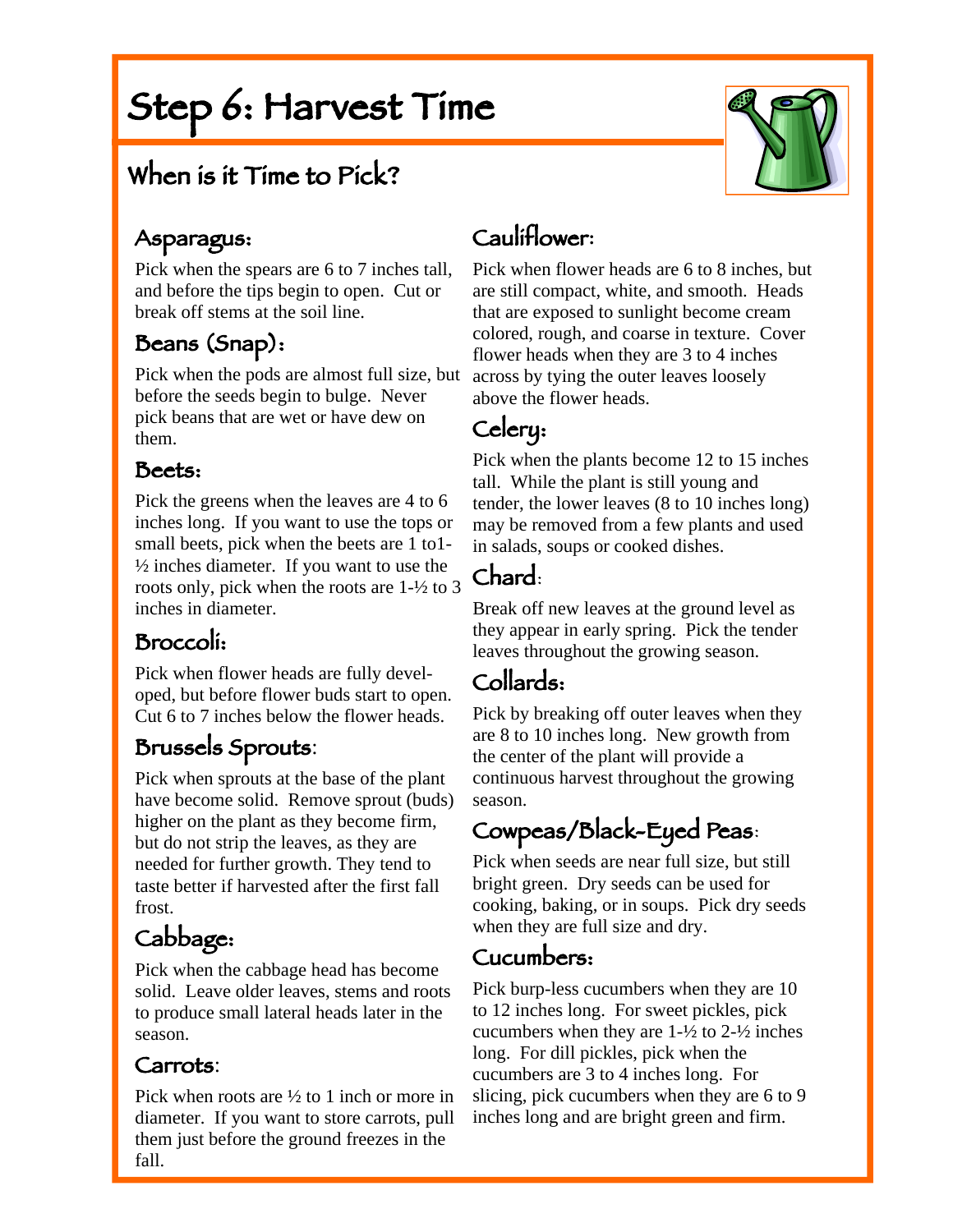# Eggplant:

Pick when eggplant is about 4 to 6 inches long, but still firm and bright in color. Older eggplants may become dull in color, soft and seedy.

### Endive:

Pick when plant is 10 to 12 inches across and after blanching the center leaves of the plant by covering or tying loosely to exclude light for 2 to 3 weeks.

### Garlic:

Pull the garlic when tops begin to bend over or die.

# Gourds:

For eating, pick gourds when they are 8 to 10 inches long, young and tender. For decoration, pick when gourds are mature and fully colored, but before the first fall frost. Also, you'll know a gourd is mature if a finger nail doesn't leave a mark on them.

# Horseradish:

Dig up roots in the late fall or early the following spring.

# Kale:

Break off outer leaves when they are 8 to 10 inches long. New leaves will grow from the center of each plant for harvest throughout the growing season.

# Kohlrabi:

Pick when bulbs (thickened stems) reach 2 to 4 inches in diameter, depending on the variety.

# Leeks:

Pull when leeks are 1 to 1-½ inches in diameter and before the ground freezes.

# Lentils:

Pick when lentil pods turn yellow. Mature seeds can be used in soups.

### Lettuce:

If growing leaves, pick when outer, older leaves are 4 to 5 inches long. If growing heads, pick when it is moderately firm and before seed stalks start. Leaves taken from either leaf or head lettuce can be harvested once the leaves are 4 to 6 inches long. New leaves provide a continuous harvest throughout the growing season, until hot weather brings a bitter flavor and seed stalks begin to grow.

# Mushrooms:

If growing edible mushrooms, pick when the mushroom is 1 to 2 inches across, but before the cap separates from the stem.

# Muskmelon:

Pick when the base of the fruit stem begins to separate from the fruit. The fruit is almost ripe when the separation begins, but will be fully ripe when a crack appears completely around the base of the fruit stem.

## Mustard:

Pick when outer leaves are 8 to 10 inches long. New leaves will provide continuous harvest, until their flavor becomes too strong and the leaves become tough in texture from hot weather. Seeding again in late summer will provide for a crop with a milder flavor and tender texture.

### Okra:

Pick when young and tender pods are 3 to 4 inches long, but still bright green.

### Onions:

For green onion sets, pick when onions are 6 to 8 inches tall. Harvest any with round, hollow seed stalks when they appear. Continue harvesting onions until all are used. Mature onion sets do not store well. If planted for seeds or plants, harvest when tops fall over and begin to dry. Pull with tops on and dry them in a protected place, cutting tops 1 inch above the bulb for further drying.

j.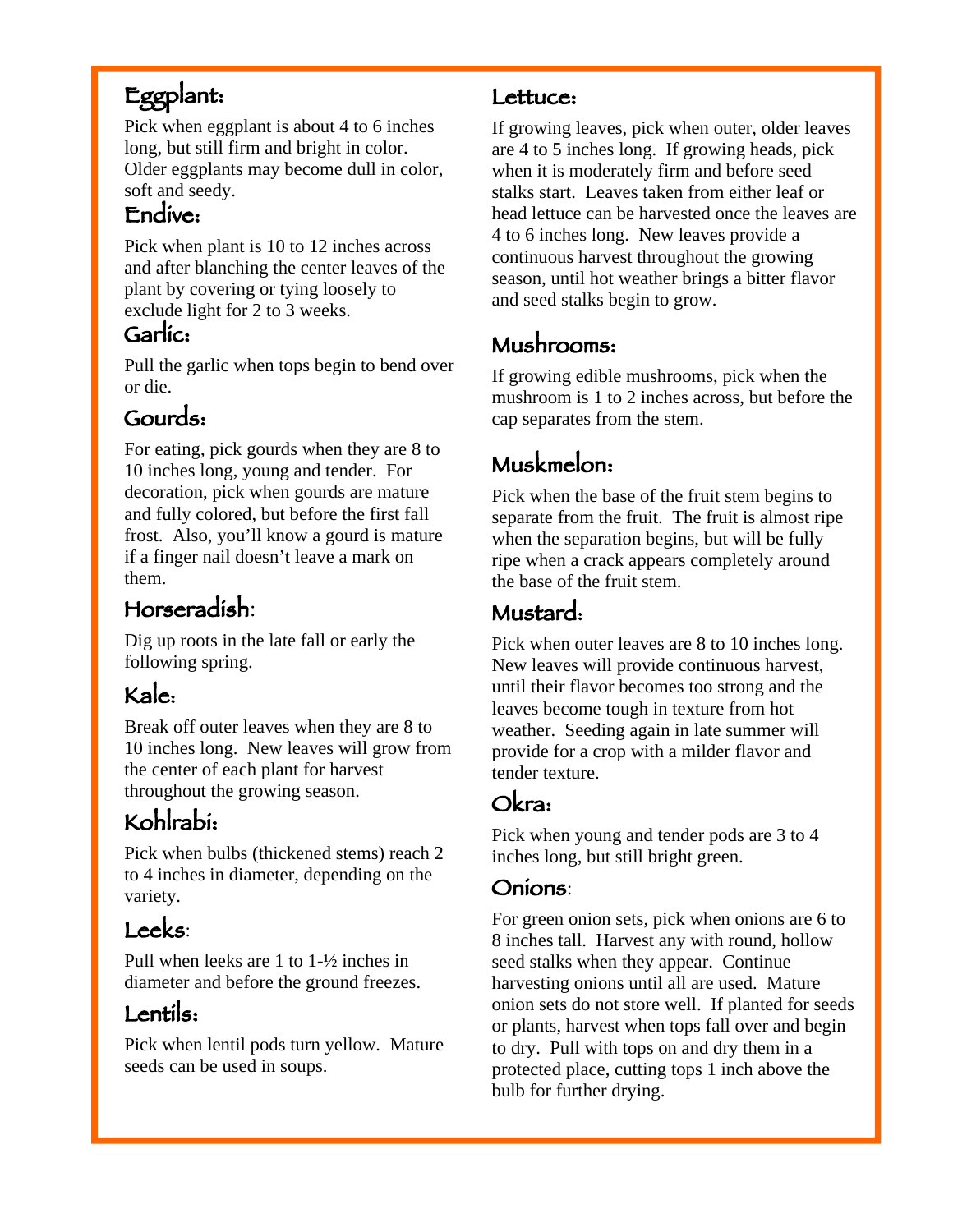### Parsnips:

Pick in very late fall, after early frosts, and in very early spring before growth starts. If roots are to be left in the soil over the winter, cover after early frosts with 3 to 5 inches of soil to avoid injury from alternate freezing and thawing.

#### Peas:

Pick when pods are fully developed, but still green. Edible pod peas can be picked when pods reach near full size (about 3 inches) and before seeds show significant growth. If you only want seeds for eating, pick peas when seeds are fully developed, but pods are still fresh and bright green. For Sugar Snap and Sugar Ann peas, pick when the pods are filled out.

## Peppers:

Pick when peppers are firm, a good size, and appropriate in color. In 2 to 3 weeks "mature" green peppers will be fully ripe (green will change to red).

### Potatoes:

Pick when tubers are full size and skin is firm. "New" potatoes can be harvested at any size, but generally after the tubers are 1-¼ to 1-½ inches in diameter. If you plan to store your potatoes, it is best to wait for the top of the plant to die, then dig up the potato.

# Pumpkins:

Pick when fruits are full size, the rind is firm and glossy, and the portion of the pumpkin touching the soil is cream or orange in color.

# Radicchio**:**

Pick in fall, after the first frost for the best flavor. The burgundy red leaves with white mid-ribs should be folded to resemble a small, loose, head of cabbage.

# Radishes:

Pick when 1 to 1-½ inches in diameter.

# Rhubarb**:**

Pick when stalks are 8 to 15 inches long. Flavor and tenderness are best in spring and early summer. Harvesting from well established plants may be continued throughout the season; you may want to pull all leaves present just before the first fall frost.

# Spinach:

Pick when larger leaves are 6 to 8 inches long. Pull larger, whole plants from the row until you harvest all plants. Spinach that is planted in early spring goes to seed when the days get longer. If spinach is planted in early August, it does not usually go to seed during the shorter days of fall.

# Squash:

Pick winter squash when it is full size, the rind is firm and glossy, and the portion of the squash touching the soil is cream to orange in color. Pick summer squash when 6 to 10 inches long.

### Sweet Corn:

Pick when kernels are fully rounded, but still filled with milky juice. Harvest about 21 days after silk appears. Pull each stalk once the last ear of corn has been harvested.

j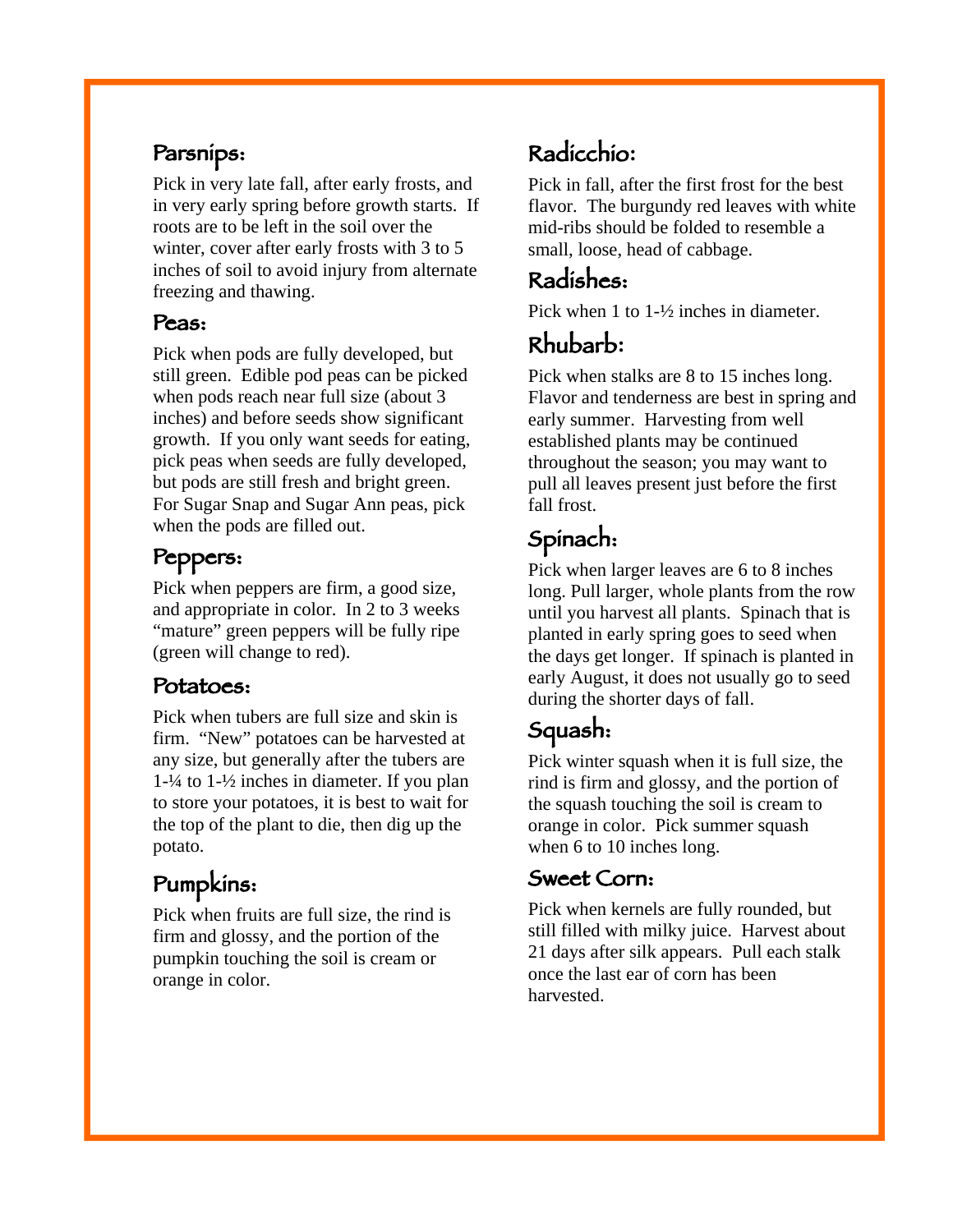#### Sweet Potatoes:

Pick in late fall, but just before the first early frost. Make sure to dig them up carefully to avoid cuts, bruises, and broken roots. Use smaller, younger sweet potatoes soon after harvest, as they typically do not sore well.

#### Tomatoes:

Pick when fruits are fully colored. For fully ripe tomatoes, leave completely red fruits on healthy plants for 5 to 8 days during warm, sunny days of August and very early September. Pick only fully ripe tomatoes for juice or canning to ensure full flavor, good color, and maximum sugar content. Tomatoes will ripen indoors if picked at a mature green stage or when some color is showing.

#### Turnips:

Pick when roots are 2 to 2-½ inches in diameter, but before the heavy fall frosts.

#### Watercress:

Pick tips of stems 6 to 8 inches long, especially in spring and fall. This is when leaves and stems are fully developed but still bright green and tender.

#### Watermelon:

Pick when watermelon is full size, dull in color, and the portion touching the soil turns from greenish white to cream. The tendrils nearest a melon will curl and dry up when a melon is ripe.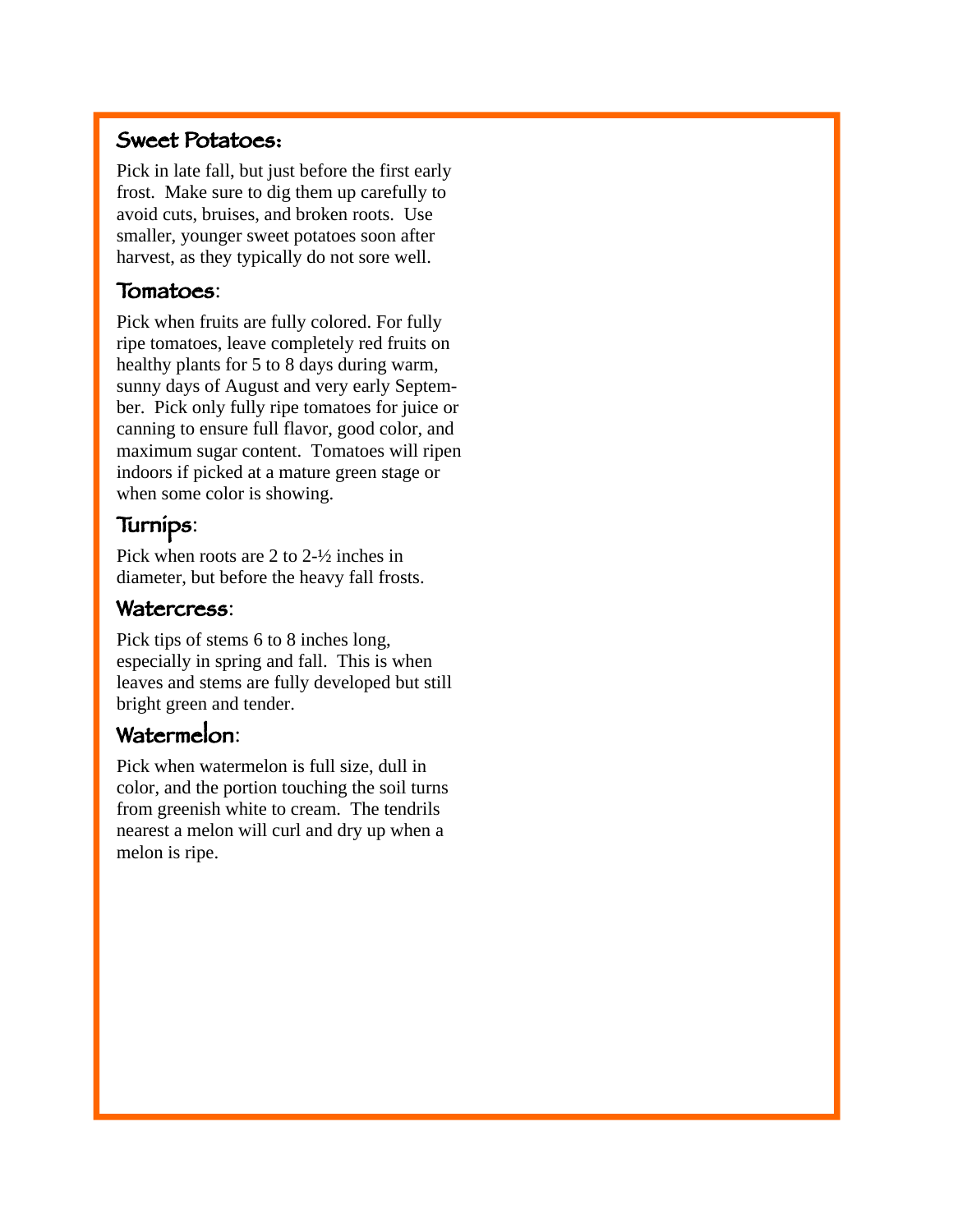# Step 7: Prepare for Next Year



# During the Growing Season

# • Try Composting

Compost, which is decomposed organic material, can be used in many ways. It can be used as a soil amendment to add nutrients to your soil, as a mulch to add around plants, or as an ingredient in potting soil. Furthermore, it can help fight disease, neutralize the ph of your soil, improve soil, protect against soil erosion, hold moisture, and help moderate soil temperatures. To begin composting, find an area of level, bare ground near a water source. After choosing a place or container to store compost, mix 1/3 green and 2/3 brown materials. Examples of green materials include grass clippings, vegetables/fruit scraps, coffee grounds, weeds and other garden debris. Examples of brown materials include dry leaves, hay or straw, paper, cardboard, or dried grass clippings. Sawdust and small brush or twigs should be stored in a separate place other than compost pile, as they tend to take longer to decompose. A sawdust or small brush pile can take up 10 years or longer to fully decompose.

# After the Growing Season

### • Removing Spent Vegetable Plants

Once a plant has stopped producing fruits or vegetables, entirely remove it from your garden. For example, remove all the cucumber, pumpkin, and squash vines in your garden. You can compost these spent plants, if disease or insects have not infected them.

# • Add Organic Matter

You can improve soils by adding organic residues. Organic matter helps to create good crumb-like soil structure. This allows for better water and air movement and easier root penetration. The process of decomposition using organic residues is what helps loosen heavy soils. The key to improving heavy soil is to add organic matter frequently. Types of organic matter that you can use include rotten manure (aged), leaves, grass clippings, compost, green materials, crop residues or peat moss. It is best to dig the organic matter into your soil at least six to eight inches deep. The best time to add organic matter is in the fall, often after the previous growing season. This is when soils are reasonably dry. Plant a cover crop in the fall, such as annual rye that can be tilled into the garden soil the next spring.